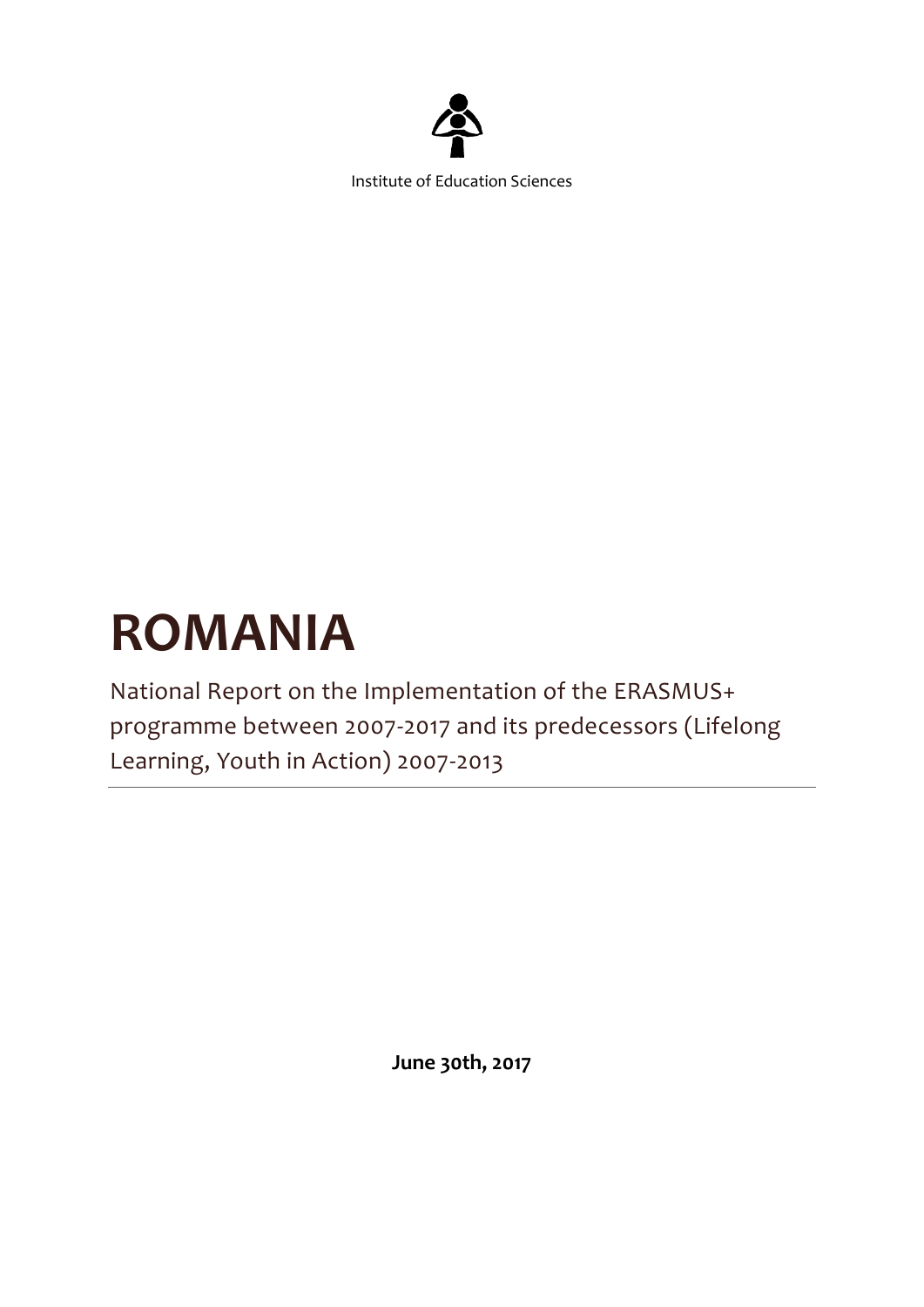## **ROMANIA - National Report on the Implementation of the ERASMUS+ programme between 2007-2017 and its predecessors (Lifelong Learning, Youth in Action) 2007-2013**

## **Coordinators:**

Magdalena BALICA, Ciprian FARTUSNIC

## **Authors:**

Otilia APOSTU, Alexandra ARAMA, Oana GHEORGHE, Irina HORGA, Sorin MITULESCU, Andreea SCODA, Adela TARANU, Simona VELEA, Lucian VOINEA

## **Statistic data analysis:**

Cornelia NOVAK, Irina BOERU

## **Support in applying the reasearch instruments:**

Ancuta PLAESU, Manuela MANU, Corina NEACSU-DALU, Petre BOTNARIUC

## **Contact data:**

Institute of Educational Sciences 37 Stirbei Voda 010102 Bucharest, Romania Phone? +4 021-314.27.82 / 85; +4 021-313.64.91 Fax: +4 021-312.14.47 E-mail: [info@ise.ro;](mailto:info@ise.ro) [magda.balica@ise.ro;](mailto:magda.balica@ise.ro) [cipf@ise.ro](mailto:cipf@ise.ro)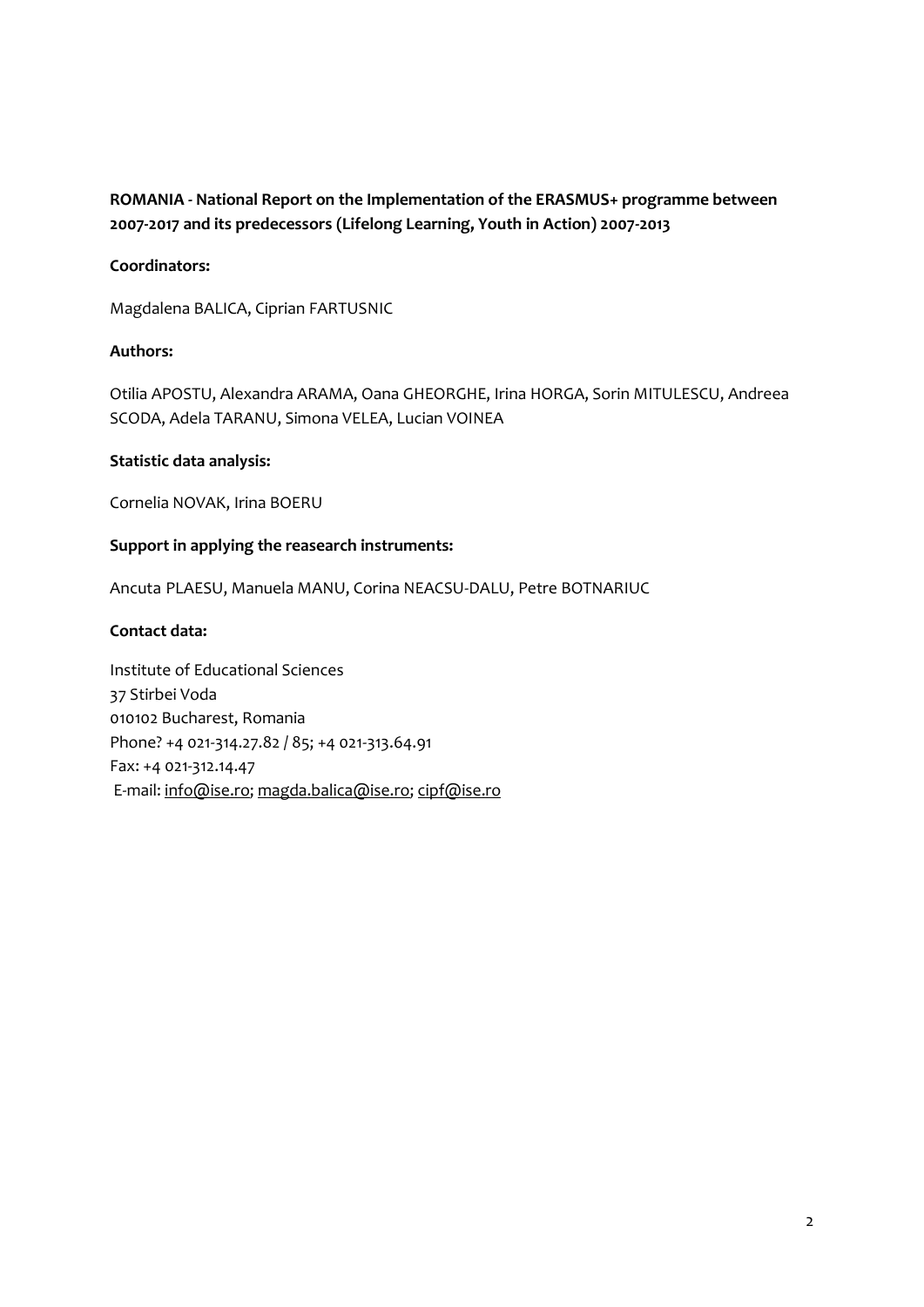## **Table of Contents**

| 3.1. |  |  |
|------|--|--|
| 3.2. |  |  |
| 3.3. |  |  |
| 3.4. |  |  |
| 3.5. |  |  |
|      |  |  |
|      |  |  |
|      |  |  |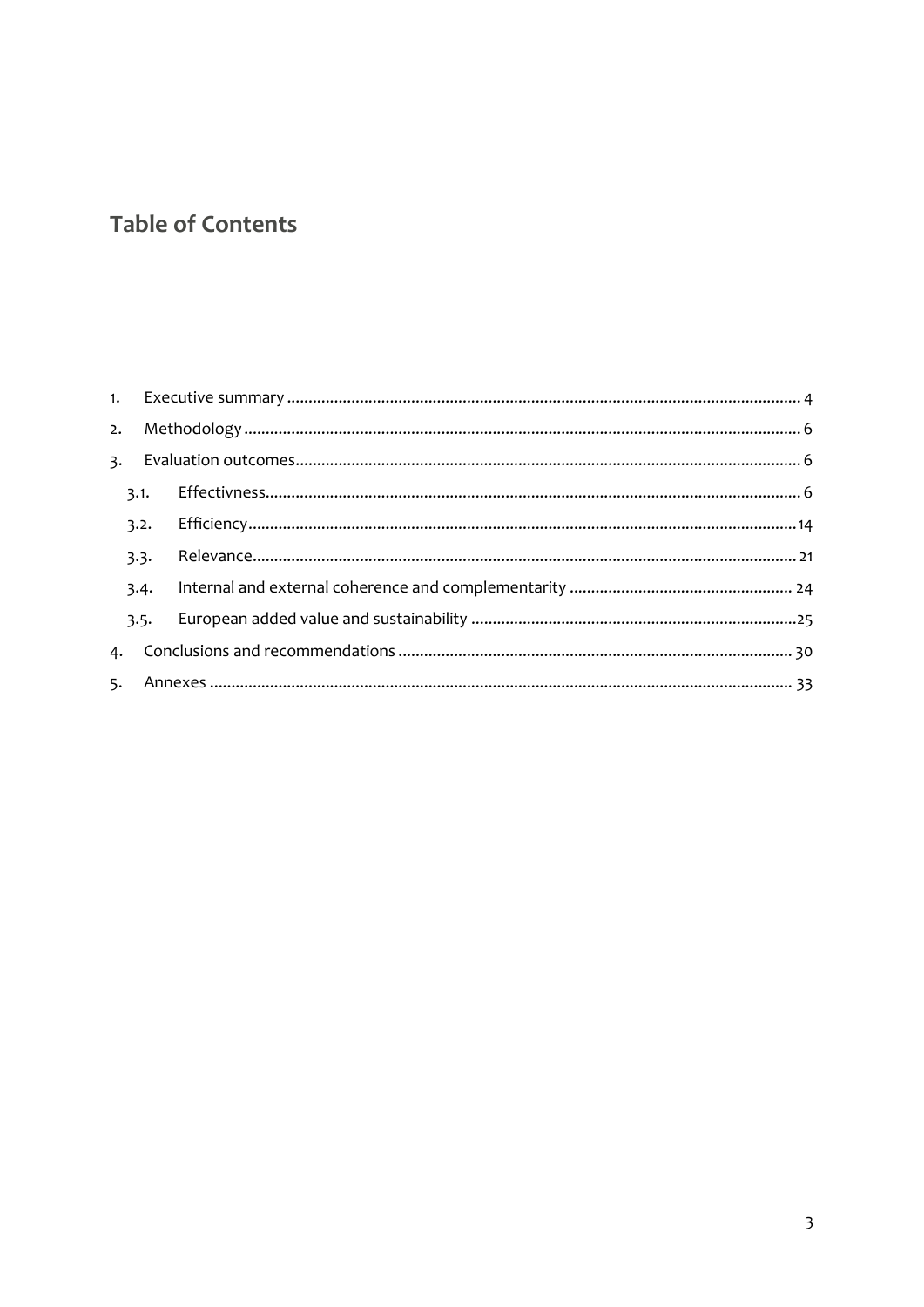## <span id="page-3-0"></span>**1. Executive summary**

The mid-term evaluation of the ERASMUS+ programme was conducted between June 2016 - June 2017 by the Institute of Education Sciences, the body that the Ministry of National Education appointed to coordinate this study. The evaluation started in June 2016 with the analysis of the European Commission recommendations and with drafting the evaluation methodology and tools. Between September 2016- February 2017, the documents and reports provided by the National Agency (further on, NA) were analyzed and primary data were collected. The evaluation methodology focused on collecting qualitative and quantitative data, by using surveys for the programme beneficiaries and individual and group interviews with the programme beneficiaries and key stakeholders. Additionally, several best practice examples of project implementation have been collected.

## **EFFECTIVNESS**

**The National Agency successfully managed the transition period between the two programmes,** making appropriate changes in the staff organization chart and in the institutional organization. The success of the former program, *The Lifelong Learning Programme,* created a significant image leverage for the ERASMUS+ Programme. The development of the support networks at the level of territorial institutions was an advantage for a more efficient program management.

**The success and experience of some projects under the LLP seem to be, in many cases, enablers for successful projects under the ERASMUS+ programme as well.** Data shows a high share of applications received from organisations that have already received funding. In contract, schools from the most disadvantaged areas either not apply, or do not receive funding. Things might get better as *The Inclusion Strategy*, launched by the Agency in 2016, is implemented.

**The implementation of the ERASMUS+ Programmes and of the previous ones also stimulated the organizational development of NGOs, with diversified expertise.** The implementation of the ERASMUS+ Programme gave NGOs the possibility to operate and act for the benefit of the target groups, at the same time with their organizational development and with developing national and international networks. The ERASMUS Programme has contributed to the education in project writing and project management in Romania.

**The projects submitted for funding are still lacking when it comes to describing the expected impact.** The applications submitted are still fragmented and lacking in the impact section, as a result of not having clear indicators and clear descriptions of the effects on direct and indirect beneficiaries. One thing that shouls be mentioned is the need for more support to beneficiaries, in view of better formulating the expected impact.

**The IT infrastructure backing the ERASMUS+ Programme raised many problems during its utilization,**  which is known by all National Agencies. Many users had the feeling that, many times, trying to fix some problems generated additional ones. The expectations are for the next programme to have a more stable einfrastructure.

#### **EFFICIENCY**

**In terms of efficiency, the outcomes justify or even exceed the budget allocations, deemed, in many cases, to be insufficient.** Overall, the financial allocations are not enough, and the breakdown by fields and key actions could be reviewed. There is an unbalance between the global financial allocations under the ERASMUS+ Programme, with a higher share given for mobility. There is a need to balance this out, through more significant allocations for strategic partnerships, that could generate system impact of they were to have better funding. Additional funding needs have been identified in fields such as youth structured dialogue and adult education. According to the data provided by the NA, the increase in the ERASMUS+ budget, announced back in 2014, will be noticeable only as of 2017 and will continue until 2020.

#### **RELEVANCE**

**The Programme and the National Agency are constantly concearned with encouraging applications from all geographic areas and from the underrepresented groups of (potential) beneficiaries.** This has always been a top priority for the Agency. However, there are still some categories of beneficiaries or types of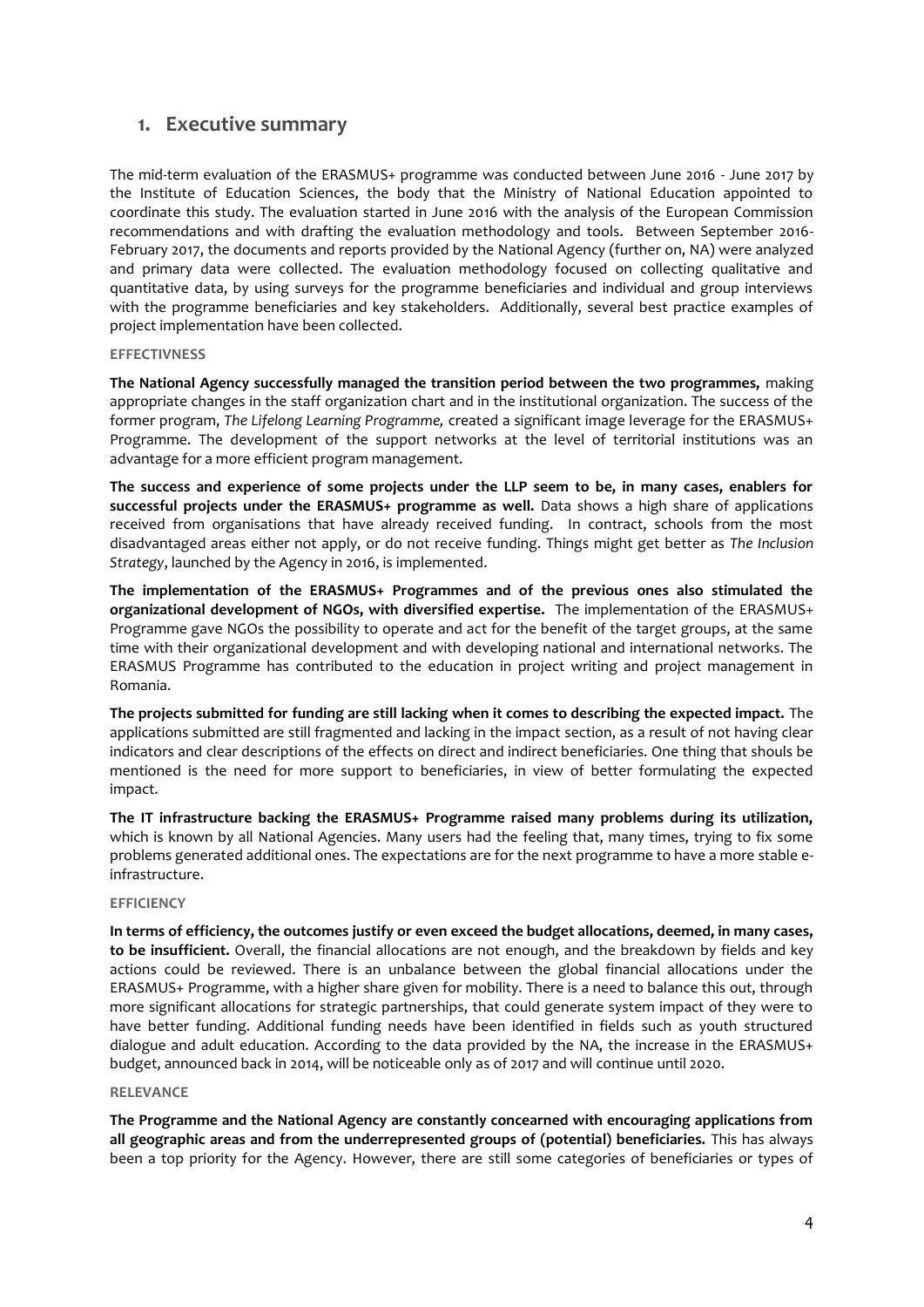mobilities that are underrepresented: early education, job shadowing mobility, low demand for volunteers that would undergo mobility in Romania.

**It is necessary to better identify the training needs of direct beneficiaries and applicant organizations.** Projects in the school education field are seen as being extremely relevant in respect to the school, teacher and student needs, although it is admitted that for some projects the needs stated are more "supply driven".

#### **INTERNAL AND EXTERNAL COHERENCE AND COMPLEMENTARITY**

**All in all, the ERASMUS+ actions have a good internal coherence,** and the NA and beneficiaries agree on the improvements introduced by the new framework, compared to the Lifelong Learning Program. The financial allocations are not always compliant with the size of goals under several actions, which could affect their coherence and puts their relevance in the current context of Romania under limelight, asking one to ponder on how to better articulate them.

**Although they share the same beneficiaries, no areas of competition between ERASMUS+ and other national and international programmes have been identified.** There is complementarity and interaction between the elements comprising the ERASMUS+ Programme and other national and international programmes. ERASMUS+ has a clear identify among the funding available for education and training, not vying with any other initiative. This is mostly because of the way in which it integrates and capitalizes on the cross-border component. In some cases there is even mutual support between the ERASMUS+ Programme and other financial backers.

The Agency responsible with the ERASMUS+ implementation is involved, at the management and action coordinators level, in defining the education public policies in Romania. Along the way, its representatives have been consulted when drafting strategies and pieces of legislation, which contributed to the coherence of public policies on education funding.

#### **EUROPEAN ADDED VALUE AND SUSTAINABILITY**

**The ERASMUS+ projects are more efficient and effective, from all perspectives, than other projects implemented from other funding sources:** they have clearer, more tangible and identifiable outcomes, lower level of formalism and red-tape than those from other funding sources. Compared to other programmes, the ERASMUS+ implementation enjoys a very good and experienced coordination, ensured by the NA. The rules in place for the programmes are clearer than those under other programmes, and the project development is more predictable.

#### **CONCLUSIONS AND RECOMMENDATIONS**

The data resulting from the evaluation of the ERASMUS+ impact clearly supports the need to continue and expand the programme with additional financial allocations for K2 (strategic partnerships, in all sectors), but also for projects involving mobility of students and adults from the *learners* category. These projects proved their value and it`s time to roll them out.

In order to expand the programme, in the following years it is necessary to strengthen support systems for schools and management teams in disadvantaged areas or for entities and organisations working with children at-risk of school and social exclusion. More attention could be given to providing a more diverse support to education institutions or other organizations that have constantly been rejected during the application process, that haven`t had any project funded so far. The support could also include tailored training for technicians, administrative and accounting staff involved in project implementation.

In view of increasing the programme impact, a mechanism to capitalize on and disseminate best practices arising from the implementation of ERASMUS+ projects should be identified, as to roll them out under national strategic projects. The involvement of key stakeholders and policy makers in the promotion could be an added value.

In view of collecting unbiased data on programme impact, the Agency`s research capacity should be strengthened, including by forging parnerships with specialized institutions.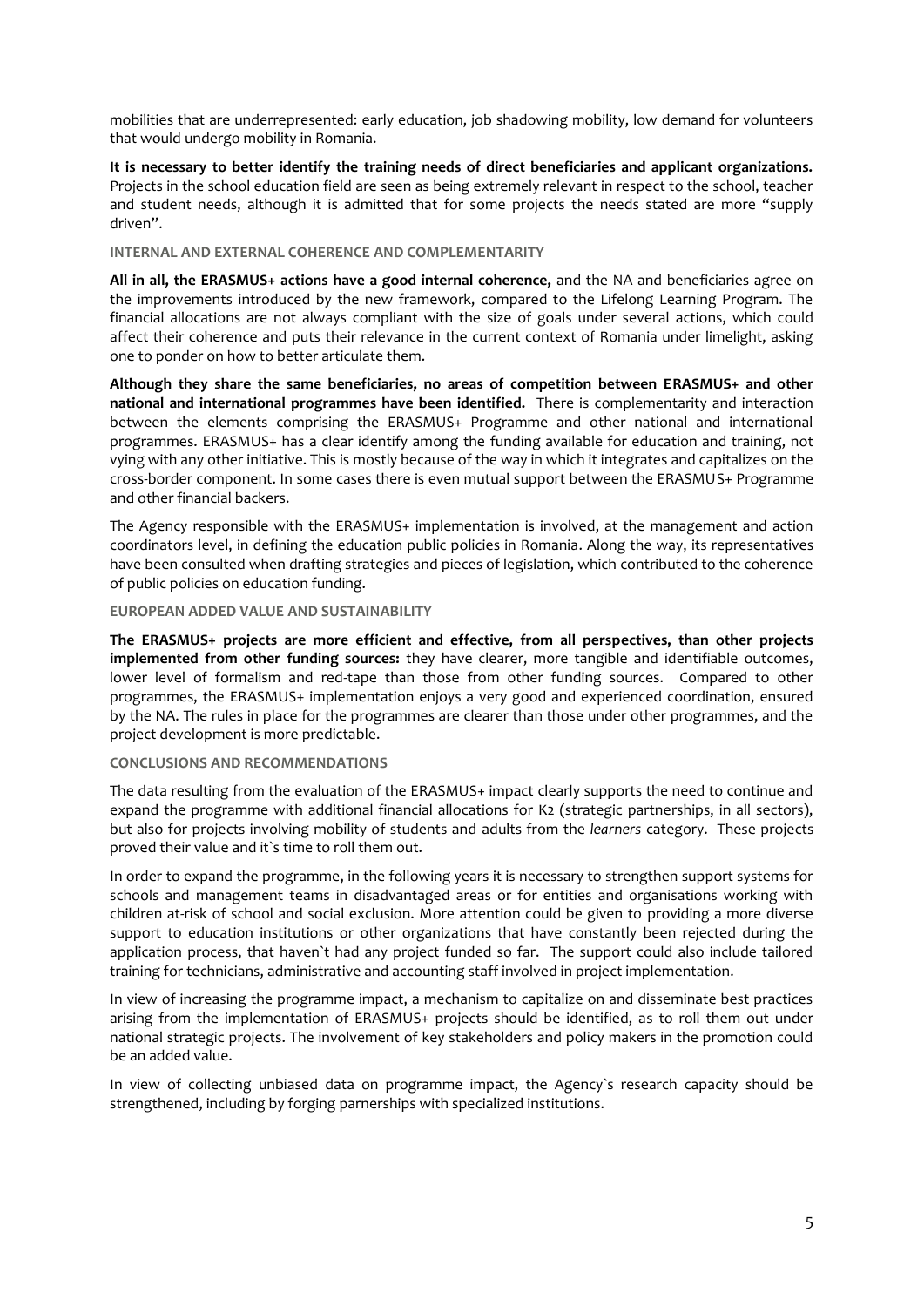## <span id="page-5-0"></span>**2. Methodology**

The mid-term evaluation of the ERASMUS+ programme was conducted between June 2016 - June 2017 by the Institute of Education Sciences, the body that the Ministry of National Education appointed to coordinate this study. Throughout the evaluation the NA constantly supported the evaluation team, providing evaluators with reports, databases and intermediating interaction with the beneficiaries covered by the evaluation. The Ministry of National Education, through the Directorate for Foreign Relations and European Affairs, provided the evaluation team with ongoing support, by actively participating in the interviews and focus groups organized under the evaluation.

The following tools and methods have been used for the evaluation:

- a) **Desk review**  NA`s reports, strategic documents, databases, websites, European Commission documents
- b) **Survey through individual interviews, focus groups** and questionnaires for beneficiaries
- c) **Case studies**  examples of success projects

Types of stakeholders covered by the evaluation:

- Individual interviews with the NA representatives (Agency director, economic director, studies/research department director, people in charge of actions,
- Focused group interviews, with decision-makers (MNE representatives: 1 representative of the programmes and projects directorate; 1 representatives from HEI international relations department; school inspectorates representatives)
- Focused group interviews, with ERASMUS trainers and evaluators
- Questionnaire for beneficiary organizations
- Questionnaire for beneficiaries and potential beneficiaries

The list of research tools used as well as the types of target groups investigated can be found in the Annex.

## <span id="page-5-1"></span>**3. Evaluation outcomes**

## <span id="page-5-2"></span>**3.1. Effectivness**

**Q1 - To what extent have ERASMUS+ and its predecessor programmes contributed to the realisation of the ERASMUS+ specific objectives (as listed in point B.2 in annex 3) in your country? Are there differences across fields? Please provide, where relevant, your assessment for each of the specific objectives and provide evidence and examples where possible.**

According to the beneficiary satisfaction surveys, in 2014 $^1$  and 2015 $^2$ , there is a pretty high satisfaction level, which was kept when moving from one generation of programs to another. Over 85-90% of the ERASMUS+ beneficiaries expressed their satisfaction both in terms of acquiring professional skills and for personal development<sup>3</sup>. The 2015 data shows a slight decrease in the satisfaction level for most fields; this can be due to switching from the *Lifelong Learning Programme* to the *ERASMUS+ Programme*, which required beneficiaries to get acquainted with/face new rules and approaches. However, the report in 2016 shows an increased satisfactory level up to 95%.

<sup>-</sup>1 [http://www.anpcdefp.ro/userfiles/Raport\\_satisfactie\\_externa\\_2014.pdf](http://www.anpcdefp.ro/userfiles/Raport_satisfactie_externa_2014.pdf)

<sup>&</sup>lt;sup>2</sup> [http://www.anpcdefp.ro/userfiles/Satisfactie\\_externa\\_2015\\_public.pdf](http://www.anpcdefp.ro/userfiles/Satisfactie_externa_2015_public.pdf)

 $3$  This data is also included in the NA 2015 Report. At the same time, 89.5 % of respondents declared that the mobility projects they were involved in corresponded to the their professional training needs to a large extent and from a personal development perspective, 90,34% declared that the mobility projects they were involved in corresponded to the their personal needs to a large extent (p. 8)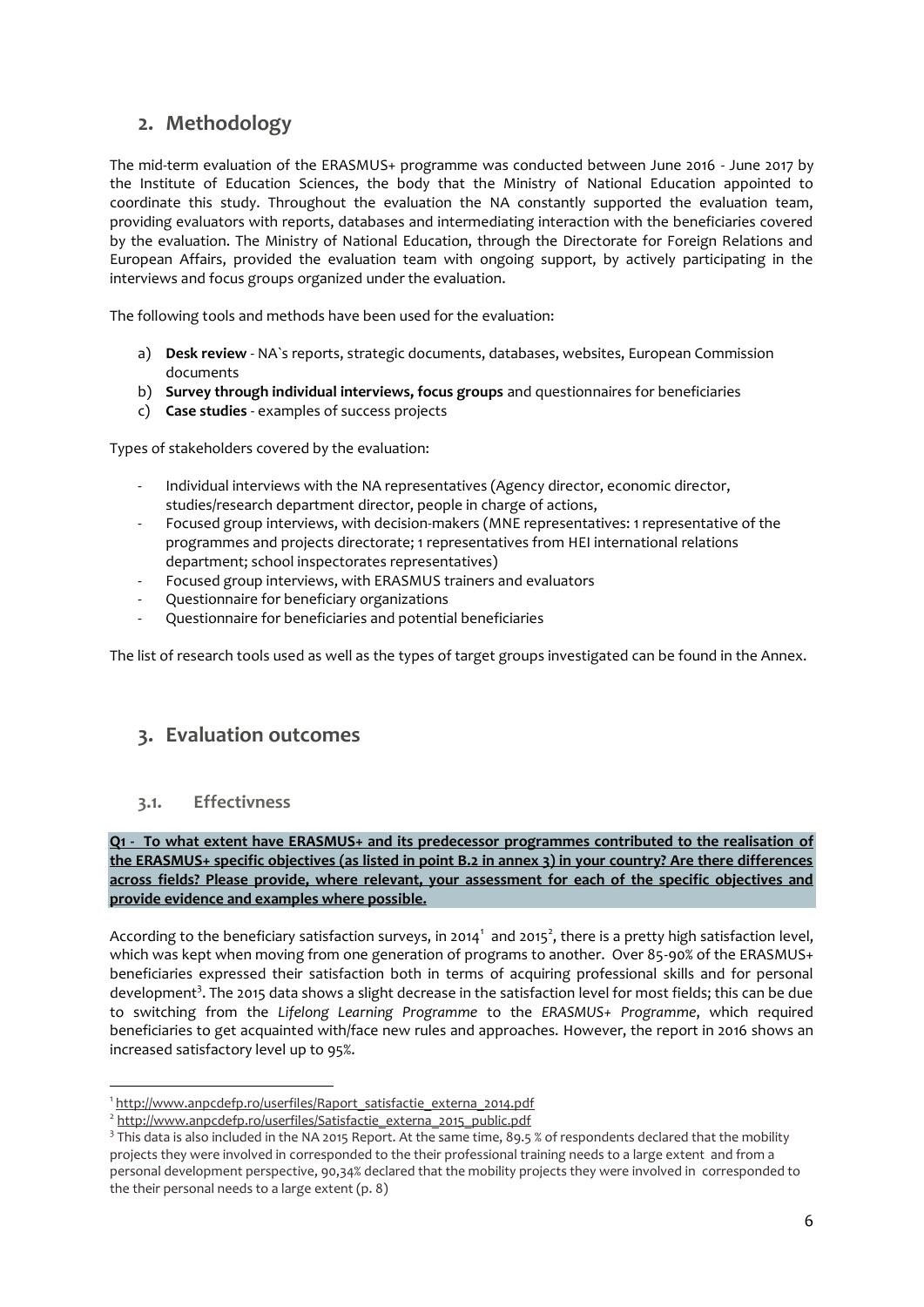#### **Table 1 Share (%) of beneficiaries satisfied to a large and very high extent**

|                    | 2014                                                            |                         | 2015                                                                                                |                             |                         |
|--------------------|-----------------------------------------------------------------|-------------------------|-----------------------------------------------------------------------------------------------------|-----------------------------|-------------------------|
| <b>Action name</b> | <b>Beneficiary satisfaction in</b><br>respect to the needs for: |                         | <b>Beneficiary satisfaction in</b><br>Field<br>respect to the needs for:<br>(according<br>the<br>to |                             |                         |
|                    | Professional<br>development                                     | Personal<br>development | ERASMUS+<br>new<br>programme)                                                                       | Professional<br>development | Personal<br>development |
| Comenius           | 97.9                                                            | 99.5                    | <b>School education</b>                                                                             | 89                          | 89                      |
| <b>ERASMUS</b>     | 90.1                                                            | 91.4                    | <b>Higher education</b>                                                                             | 86.3                        | 79.2                    |
| Grundtwig          | 94.8                                                            | 94.3                    |                                                                                                     |                             |                         |
| Leonardo da Vinci  | 93.4                                                            | 90.1                    | <b>VET</b>                                                                                          | 96.3                        | 97.7                    |
| Youth in Action    | 84.2                                                            | 91.6                    | Youth                                                                                               | 71.8                        | 75                      |

Some of the things mentioned during the focus groups were the relevance of the ERASMUS+ internships for the labour market, with higher employment opportunities after participation: many employers see the reference to the ERASMUS+ internships in the Resume as an advantage, whereas many ERASMUS+ fellowship holders referred to their later success in being employed in foreign companies (French, German). moreover, these students praised their participation in mobilities, using phrases like:

*"Unbelievable experience! It helped me see the world in a different light, to get by on my own." "Yes, ERASMUS changes lives."*

The data gathered from surveys for schools inspectors in charge of European projects shows a high appreciation for the achievement of the ERASMUS+ general objectives. The average score for program objectives achievement is 4.57, on a scale from 1 to 5, where 5 is the maximum positive appreciation. It should be mentioned that this average is the result of scores of 4 and 5, as none of the school inspectors involved did not deem that the program objectives have not beem met or have been achieved only to a small or medium extent.

At county level, the implemented ERASMUS+ projects contributed to achieving **cross-cutting objectives**, such as the one in the table below.

## **Table 2 Average scores for beneficiary satisfaction in respect to the achievement of the ERASMUS+ objectives**

|                                            | Average score on a 1 to 5 scale, $5 =$ |
|--------------------------------------------|----------------------------------------|
|                                            | maximum positive                       |
| Mobility of those learning                 | 4.48                                   |
| Cooperation and exchange of best practices | 4.57                                   |
| Use of digital knowledge/ITC               | 4.22                                   |
| Multilingualism                            | 4.17                                   |
| Inclusion                                  | 3.91                                   |
| Creating flexible learning paths           | 3.87                                   |
| Equity                                     | 3.83                                   |

The higher education records significant gains for mobility participants, such as: **language skills; problemsolving capacity; critical spirit; students` and teachers` interest i**n other countries, other education systems.

"I saw directly a European education system"

"There I saw a different education system...; I think everyone should try to do this, get to know another education system apart from the Romanian one, to see the differences (FG, students)"

""You develop the ability to find solutions...now it`s much easier to find solutions than before ERASMUS" (FG, students)

- "We became more demanding, more critical when assessing our own education system" (FG, students)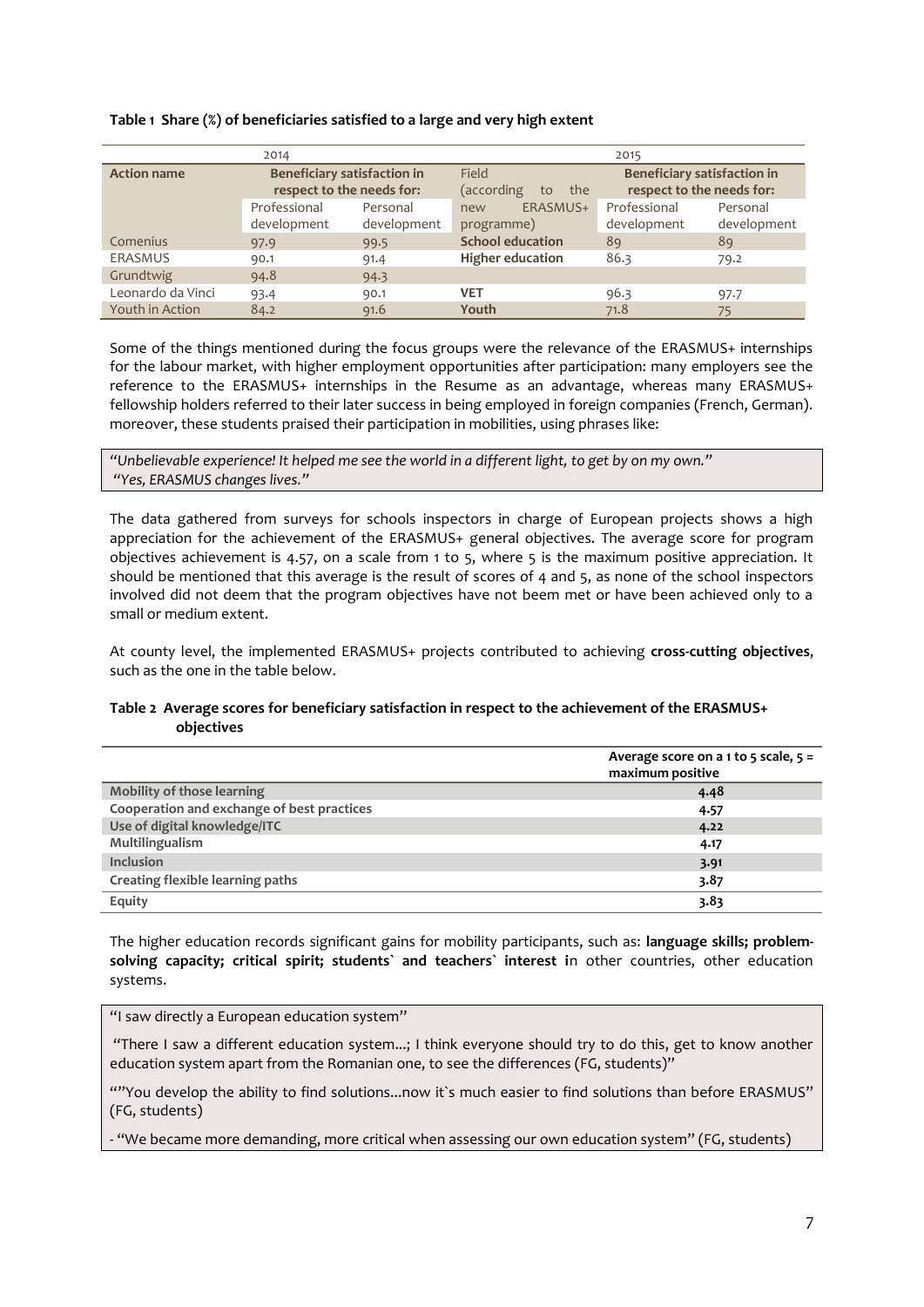Beneficiaries feel that, from all perspectives, **the ERASMUS+ projects are more efficient, more effective and easier to manage. The rules in place for the programmes are clearer and the project development is more predictable.** The beneficiaries are trained, the rules don`t change as we go. The lack of coordination at central level that can be seen in some programmes or projects is also transferred to the grassroots level.

**The project outcomes are directly correlated with the European priorities and the specific objectives of their fields of implementation, but also with the institutional development goals of the participating organisations.** Key words to describe the main ideas associated to the projects implemented: work, involvement, experience, innovation, creativity, empowerment, inclusion, interculturalism, cultural diversity, team work. The topics selected were usually in line with the organizational development plans of the applicant institutions. Moreover, some project ideas arose during previous cooperations between institutions, under other projects.

Conducting needs assessment is mentioned, but the organizations recognize that quite often they are faced with difficulties or that rely more on their own experience than on conducting distinct needs assessments.

" Out of the many needs we have in our special school, we selected the one that we find extremely necessary, namely increase the quality of education. Under ERASMUS+ we even found a solution that will help us with the implementation, application and training. We addressed some needs at the level of the international level, which were common, and we found 3 common elements at European level, and we awaited for the opportunity to have funding, because the legal amendments were of interest for all of us. We usually tailor our approach to the mission and objectives of our organisation(s)."

**School and VET education fields generated different effects among beneficiaries** When detailing the outcomes, the school inspectors for European projects feel that these contributed to: the participants` personal development and improving their self-esteem )average score, 4.52 on a 1 to 5 scale, where 5 is the highest positive score), openness to diversity (4.52), higher personal development in developing the school organization (4.26), increasing the capacity to innovate didactic practices and to improve teaching and appraising skils (4.17), developing integration and support mechanisms for at-risk SEN children or from disadvantaged areas (3.96). At the same time, the students feel that the Programme contributed to: Increase learning motivation (4.61), develop diverse skills, which are less promoted in the school curricula (4.52), improve school results (4.00). In the communities that foster the participating education institutions, the Programme strengthened the school- community relations (4.00) and lead to the parents` more active involvement in the school life (3.87).

**The objectives and priorities of every action are clear reference points that guide potential applicants towards the action/field for which they are applying.** However, sometimes there might be difficulties in terms of assigning a certain project to a specific field (for instance, VET and school education).

"For the associative environment, apart form the youth projects, which are in a higher number, have more actions and a consistent budget, adult education projects are more disadvantaged in the current context. There`s just a few of them, adult education is marginalized, the road is really restrictive."

#### **Q2 To what extent has the progress on the realisation of the specific objectives contributed to the realisation of the ERASMUS+ general objectives (as listed in point B.2 in annex 3) in your country?**

For the time being there is no research data showing to what extent the ERASMUS Programme contributed to the Europe2020 strategic objectives or to the youth and sports European framework. However, beneficiaries involved in the evaluation research highlighted the added value of projects developed in partnership at European level that fostered an exchange of best practices, cooperation and changing some school practices. At least for higher education the Programme had a significant contribution towards achieving the objectives of some European strategies in this field, such as the implementation of the Bologna principles at national level, increasing quality and attractiveness of education, as well as the convergence of European higher education systems. Several elements related to an increase in the quality of higher education, as a result of the cooperation that took place under the ERASMUS+ Programme, have been mentioned.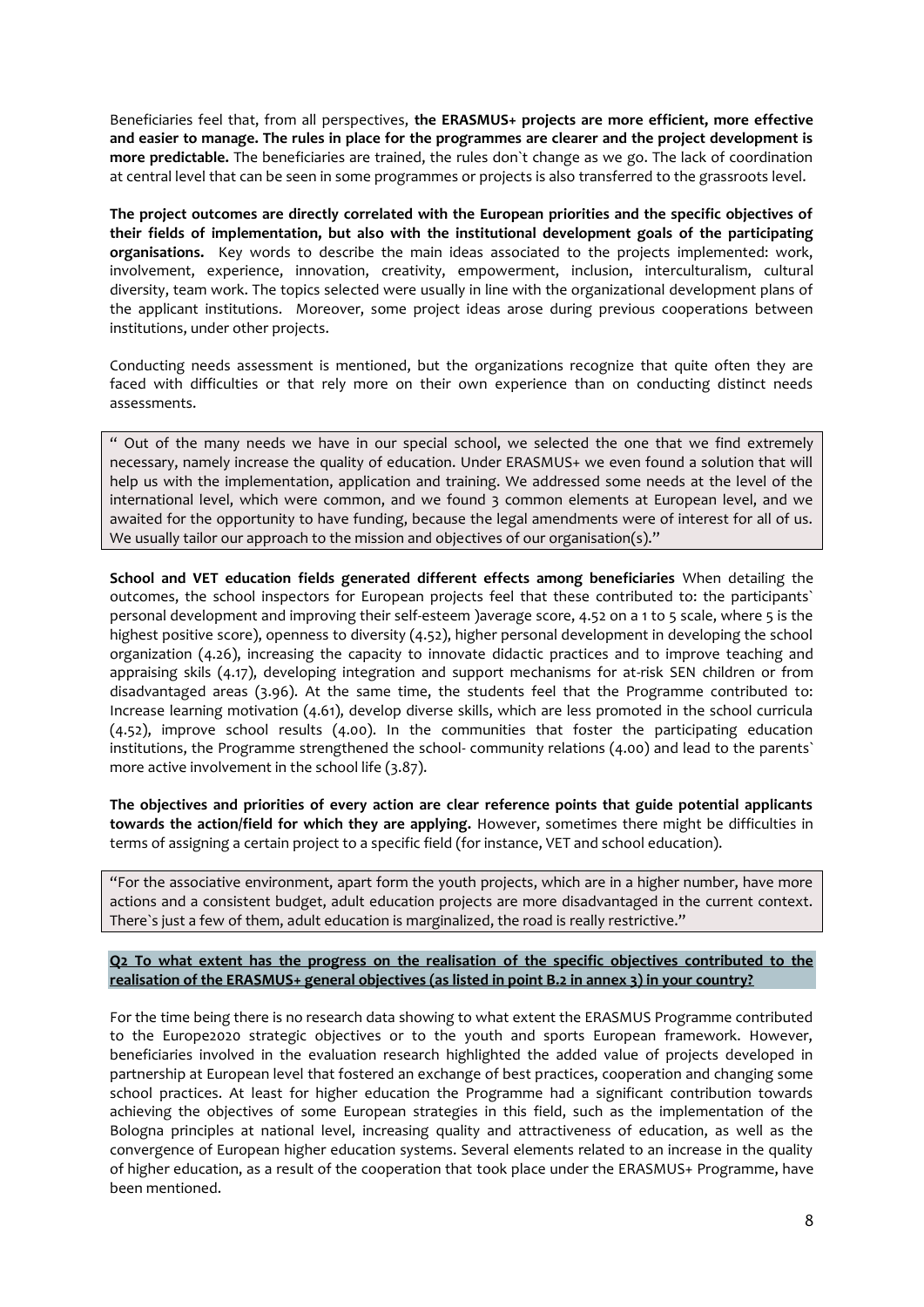- **stimulate cooperation between university research teams**  the ERASMUS+ Programme brought valuable teaching staff in some higher education institutions (for instance, University of Agronomic Sciences and Veterinary Medicine, Faculty of Agronomy, according to the gocus group data: *"through ERASMUS+ we got a renowned foreign teacher that got us involved in the Life+ research project"*
- **and increase the prestige and value of research activities** (the West University of Timisoara offered a best practice example);
- **develop double-degree programs** (dual degree) taught in a foreign language, programs resulting from an exchange of teaching staff (examples given during the interviews with the representatives of the ERASMUS+ university offices);
- create **an inter-cultural learning environment,** which also has an impact on **increasing learning performance** - "foreign students` participation improves classroom teaching; the inter-cultural context is beneficial" (according to the interviews with the representatives of the ERASMUS+ university offices);
- Setting common landmarks for the teaching activity for some subjects: "What we do is a knowledge transfer, not only an exchange of best practices; I think this is also one of the Programme goals - to have a common handbook." (according to the interviews with the representatives of the ERASMUS+ university offices).

**Q3 To what extent have ERASMUS+ actions influenced policy developments in the domains of education and training, youth and sport in your country? Which actions were most effective in doing so? Are there marked differences between different fields?** 

**The decision-makers consulted and the survey participants feel that the ERASMUS+ priorities and objectives are highly relevant for the priorities of the Romanian education and training system** First of all, they feel that in Romania the needs to support the education and training activities are very wide, and any ERASMUS+ project has a potential contribution to this end.

For instance, for the school education and VET fields it was mentioned - during the group interviews and beneficiary surveys - the ERASMUS+ contribution to national priorities, such as: accepting diversity, tolerance, interculturalism, multilingualism, mobility of those studying. It has also been noticed a lower synergy with policies focused on access to education and flexible paths. School and social inclusion has been a common topic for projects funded from several funding sources; similar to the education of Roma children, children from minority groups, reducing school violence, drop-out and absenteeism.

In the higher education, the ERASMUS+ Programme contributed to the international exposure, increased international mobility and attractiveness for foreign students. Some examples: many universities increased the number of courses in foreign languages; several fields of specialization became more demanded by foreign students (statistical data shows a significant increase in the number of foreign students during the past years, from 16,138 in 2010 to 22,587 for the 2015-2016 university year, according to the National Institute of Statistics); the practice of international professors teaching in Romanian universities increased. The internationalization of the Romanian higher education system is also reflected in recent regulations issued by the Ministry of Education (*Order no 3855/2016 on the methodology for accepting foreign citizens to study).*

Program priorities in the fields of gender equality and inclusion are directly correlated with the specific national policies. The beneficiaries feel that the Programme managed to ensure a balanced participation in terms of gender, access of disadvantaged categories and different European/national geographic areas.

On a different level, the survey among beneficiaries revealed **the need to adjust some legal provisions regulating the education and training system in Romania, in order to link it better with the specificity of the ERASMUS+ Programme.**

"An example: the pre-university teachers` participation in the ERASMUS+ mobility is recognized by the Romanian system for the evaluation and certification of professional competences through the credits system. For the higher education there is the need to put more value on teacher mobilities, like ERASMUS+, in the professional promotion criteria. That is why we feel that the entire Romanian legal framework needs more flexibility."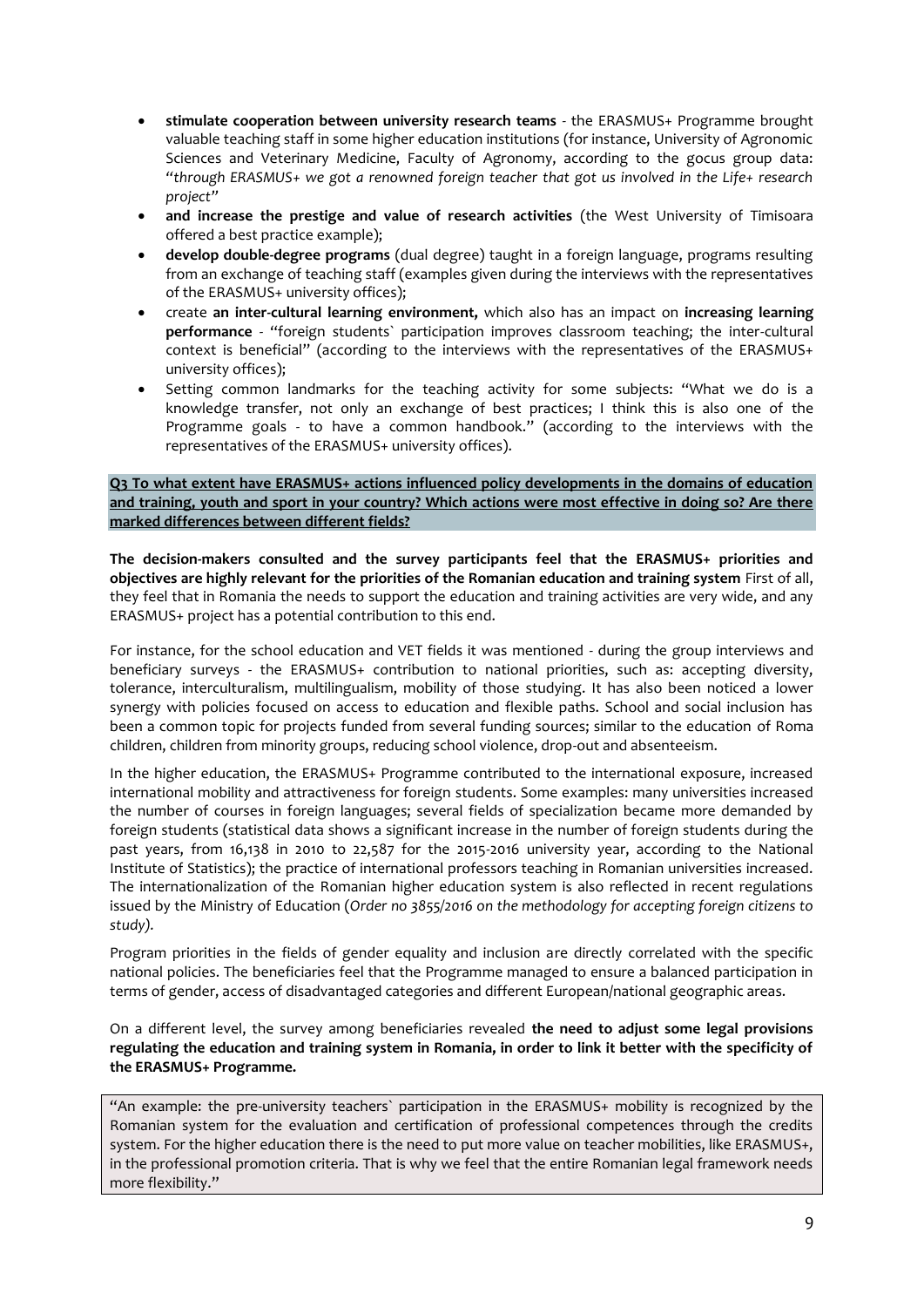Last but not least, an important element mentioned is the possibility to select, as of 2017, **the European priorities that serve the national ones.** Thus, the relevance of the ERASMUS+ Programme for the national context will increase, as well as the possibility for the Programme to have a significant impact on natinal policies.

## **Q4 What specific approaches (such as co-financing, promotion or others) have you taken in order to try to enhance the effects of ERASMUS+ in your country? To what extent have these approaches been effective? Can any particular points for improvement be identified?**

The National Agency made efforts to increase the funding possibilities, both in terms of number of projects funded and in respect to the individual grants for student mobility, under the LLP. During the first years of LLP implementation there was the impression that the number of mobilities for school staff decreased, which is explained by the fact that the number of mobilities had been supplemented under SOPHRD. Had they considered only the number of mobilities financed under the LLP, then they would have been about 300 per year. Through SOPHRD, the number of mobilities increased to over 1000 per year. In ERASMUS+, for comparison, from the KA 1 budget - school education, about 750 mobilities are financed per year. An avearge of 1-2 projects are funded every year, per county, which is little compared to the size of the school network and the training needs.

Currently, there is no co-financing provided for ERASMUS+, neither at national level, nor at regional level for any of the component of the Programme.The promotion strategy put in place by the NA even starting wth 2013, proved to be very effective in enhancing the effects of ERAMUS+ in Romania.

**Q5 Do you consider that certain actions of the programme are more effective than others? Are there differences across fields? What are the determining factors for making these actions of the programme more effective?** 

**In the field of school education projects proved their effectiveness, with some differences between actions and types of projects.** Thus, partnerships are deemed to be more effective than mobilities, because: they involved several categories of people, more participants, include more diverse activities and also include the students, directly. According to the respondents, partnerships entailing student mobilities are seen as having a higher impact. Students benefit a lot from mobilities - their self-esteem and openness to novelty are increased, behavioral changes take place. The impact of student mobilities can also be noticed on the parents (they get closer to school, show more interest in the school life) and on the school (more openness to novelty, tendency to innovate, to share).

As for KA1, we notice a high share of applications submitted by schools that already benefited from the funding, that already have experience and competences to draft coherent projects, with a change for success. In contract, schools from the most disadvantaged areas either not apply, or do not receive funding. The main reasons for them not applying are: lack of project writing skills, poor communication skills in foreign languages, fear of project management, high staff turnover, overloading teachers and principals with too much work, etc.

"Based on the best practice examples presented during the events organized by the County School Inspectorate, we could say that very good educational resources were created, that school teams have been created, that there are behavioral changes (openness, trust, become more involved, want to share with the others). Thanks to the projects there is team work, interdisciplinary work. Self-esteem is improved, confidence in the education system increases - by comparing different systems or meeting teachers from other countries, they realize that the Romanian school, although blamed a lot, also has its strengths, not only weaknesses."

Based on the data in Table 1 we could state that the most efficient Programme action is VET, with a beneficiary satisfaction rate of over 95%. At the other end we have the actions under Youth, with a beneficiary satisfaction level ranging between 70-75%. **For VET, the KA1 effectiveness is higher than that of KA2,** according to the group interviews conducted with school inspectors for European projects in Sinaia, on Sept 16th. 2016).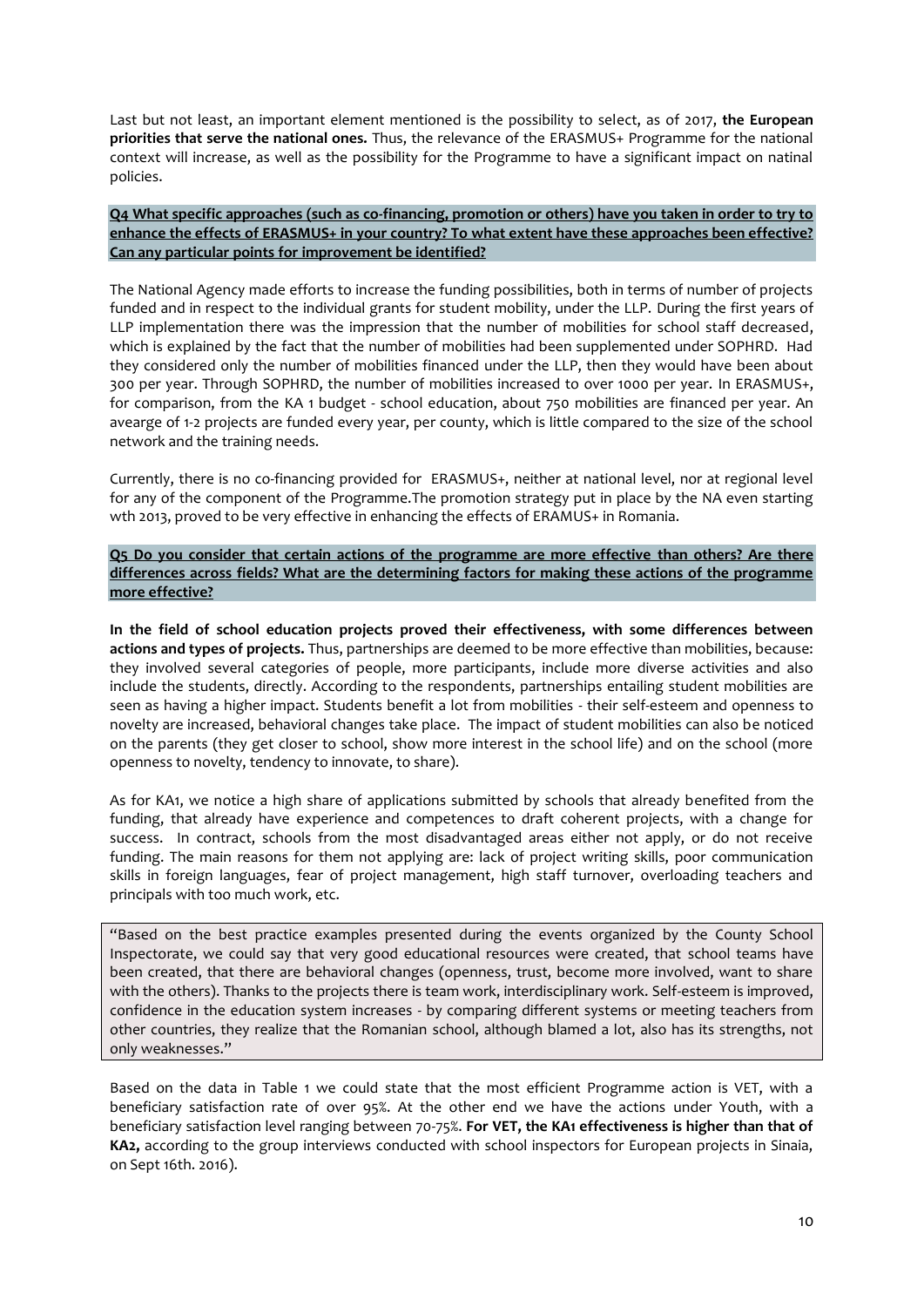**Q6 - To what extent has the integration of several programmes into ERASMUS+ made the programme more effective in your country? Do you see scope for changes to the structure of ERASMUS+ or its successor programme that could increase effectiveness?** 

Overall, it is assessed that **the integrated approach of predecessor programmes under ERASMUS+ increased the quality and influenced effectiveness.** First of all, we could mention a significant impact at institutional and management level. In Romania, the NA has been operating since 2007 with integrated programmes (Socrates, Leonardo, Youth) and transposing an already in-place institutional approach into policies, with ERASMUS+, was a positive thing, which contributed to a more efficient use of resources and to a broader dissemination. "In other countries the agencies remained separated, even when switching to ERASMUS+, and the Youth sector is the biggest opponent to this integrated ERASMUS+. In Romania, the policy approach certified a practice we had been using for seven years. This is one of the positive things, in terms of institutional life and programme effectiveness" (interview with NA representatives) **Secondly, it is deemed that an integrated approach allows for a correlation between priorities and fields of intervention.** That is why support is given to develop projects highly relevant both in their field of application, but also for other associated fields - both in terms of activities suggested and outputs and outcomes delivered.

**Moreover, the integrated approach allowed for a significant focus put on the institutional development of Romanian organizations.** At the same time, beneficiaries feel that the current template of the mobility projects has the advantage of approaching them from the institutional development perspective, but also major disadvantages. For instance, there are major difficulties in developing and implementing mobility projects in schools with high staff turnover (such as many of the schools in rural area). Another example: in some schools there might be difficulties when it comes to identifying common elements among the teachers` professional interests, or between these and the school priorities.

In terms of implementation, it is deemed that **organizing several rounds of applications, every year, for every ERASMUS+ field, as it used to be under the LLP (for individual mobilities), was a better option.** One call for applications for year means a long waiting time for those that did not receive funding and who would like to re-submit projects, or for those that did not send applications but would be interested in these projects.

## **Q7: Budget: adequacy to the envisaged objectives/expected outcomes (overall, and by field and actions)**

**The** *unit cost* **funding approach is perceived as a key innovation.** In this respect, ERASMUS+ is seen as a model for everything that is small-grant scheme. This is the opinion both of the NA management team and of the beneficiaries.

**The financial allocations by types of projects and ERASMUS+ fields are different.** The impression is that there are fields at a disadvantage. Below you will find some examples.

- The financial allocation for adult education is very small, compared to the former Grundvig programme. Thus, the budget for this field is very small, with negative effects on the effectiveness of interventions. This is an important issue, especially since in Romania, overall, the adult education field requires significant interventions. In this context, the associative environment/NGOs, with priority interests in this field, is the most disadvantaged.
- The school education mobilities have a very low success rate, of only 12%. The allocated budget is extremely small compared to the sector needs. Consequently, although the project proposals submitted annually are good from a qualitative perspective, they cannot be funded because the budget is too small. This issue was highlighted both by the NA management team and by the direct beneficiaries, who feel that the individual mobility system under the LLP offered more chances for participation than the organizational approach of the mobility projects. Thus, it is felt that **additional financial allocations are needed for all program lines that involve staff mobility.**
- **The financial allocations for actions under KA1 (mobility projects)/KA2 (strategic projects) are not proportional with the needs of the Romanian education and training system.** The budget distribution between KA1 and KA2 is not a determinant for a significant impact on the Romanian education and training system. NA`s proposals refer to changing the budget allocation between mobilities and strategic partnerships, following the 50%-50% model.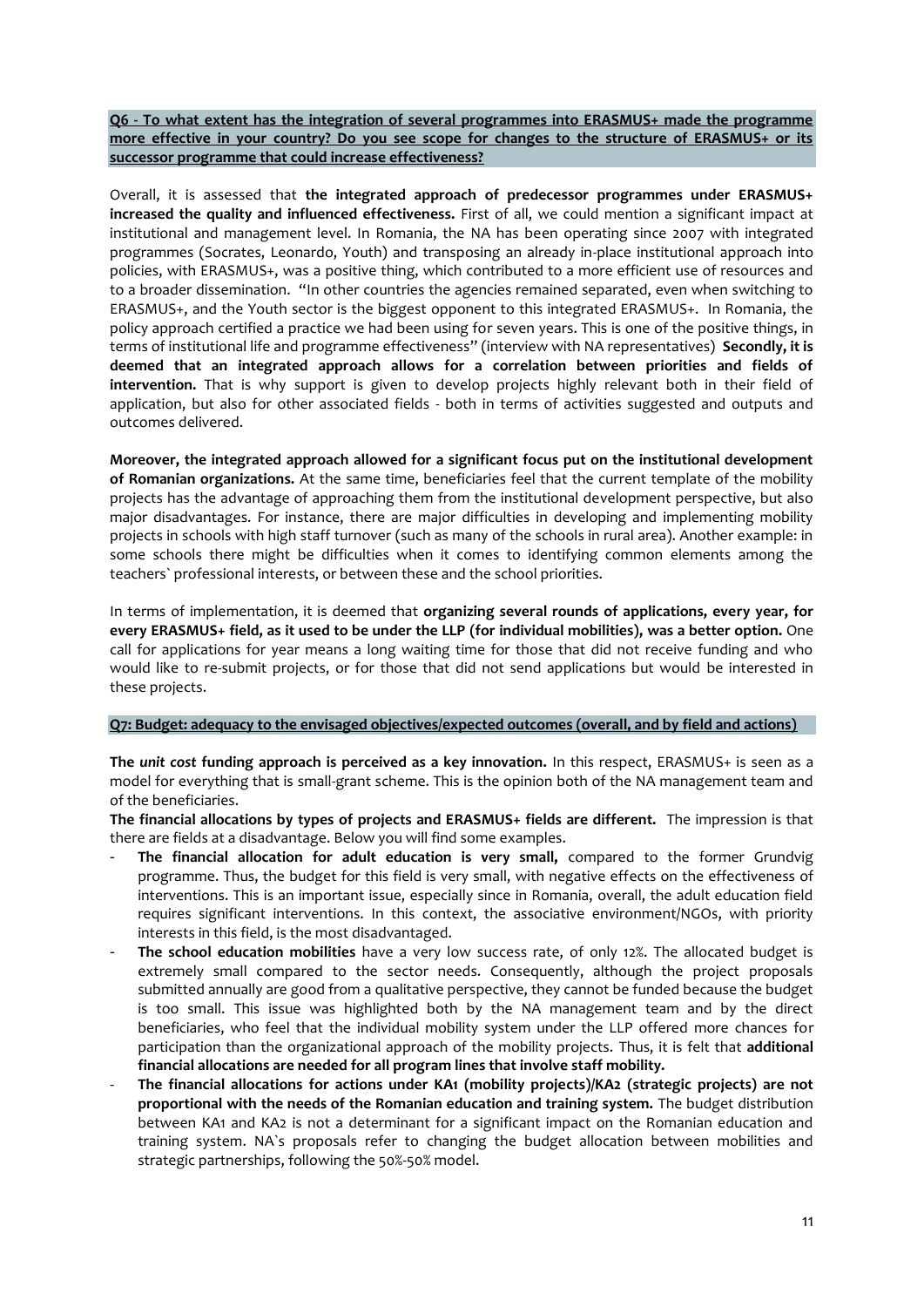"In a country like Romania, where the education system has many needs, funding only six partnerships per year in higher education cannot have an impact on the system, as ERASMUS+ wants to ensure through its objectives." (interview NA Romania)

Given the education and training needs in Romania and the slim chances of funding them from additional sources, the demand, in all fields, is extremely high. **The ERASMUS+ has the flexibility to reshuffle funds between fields but, in Romania, there are no extra-funds left under any of the fields.**

## **Q8 - What challenges and difficulties do you encounter while implementing the various actions of ERASMUS+? What changes would need to be introduced in ERASMUS+ or its successor programme to remedy these?**

**The project success factors are:** prior project experience, how the partnership works (all partners are serious, involved), the coordinator`s capacities and management style (does he/she know how to manage the project, set clear objectives and tasks). Outside the school, other stakeholders that can have a positive influence are the school authorities, who can provide the 20% necessary for project completion, or the parents` associations. Finding partners is no longer an obstacle, but there are some collaboration difficulties - the partners take long to answer requests, they are not organized, etc.

**The factors that have a negative impact on the project quality and effectiveness are linked to: inexperienced project team,** partnership disfunctionalities, lack of support from the people responsible for finances. In particular, in rural schools a large number of accountants work only 1/4 time and have no experience in public accounting. When they have to do many bank operations and the bank is located in the town, at a significant distance from the locality where the school is located, it is very difficult for 1/4 time accountants to manage a project. Other obstacles are related to the principals` fear of endorsing mobilities, given the difficulties in substituting the classes of teachers involved in the trainings.

Among the factors that limit **applying in the classroom/in schools what the participants learned** from the ERASMUS+ projects, they mentioned: lack of material conditions in schools (average score 3.91 on a 1 to 5 scale, where 5 is a major negative influence), lack of managerial support (3.78), low student interest for learning (3.26) and low motivation among the teaching staff (3.17). Other factors are related to the insufficient material and financial resources.

For higher education, the participants referred to difficulties in the recognition of degrees and acquired skills: "There is still a long way to go before achieving the goal of *full recognition* and full compatibility between similar specializations; the problem is valid especially for bachelor degrees where the ARACIS regulations (Romanian Agency for Quality Assurance in Higher Education) make the Romanian system a rigid one - no other subjects can be introduces or equivalated" (FG, ERASMUS+ office representatives) One of the universities represented in the interview stated that the current recognition percentage is assessed at about 47-55%. Students referred to these non-recognition cases as difficulties in the communication between partner universities, inaccuracies when drafting the Learning agreement, inconsistencies that can be noticed when getting to the new university or could have consequences later on, for the equivalence.

The administrative barriers for the mobility and recognition arise from:

- **Costs** (sometimes, the grants are too small, and students are encouraged to select countries where the costs are not that high - e.g., Slovenia, Poland, instead of countries in the North/West of Europe);
- **Language barriers:** there are situations in which no foreign languages are spoken in the ERASMUS+ offices in some countries, and the students have major communication difficulties (*"Only Turkish was spoken in the ERASMUS office; there was noone to whom you could speak in English"*- FG students, told by a student involved in a mobility in Turkey);
- **Recognizing** the courses studied;
- Others reservations of the students who are potential participants: separation from the close one, for a longer period; students who work and could lose their job if they discontinue it for a semester.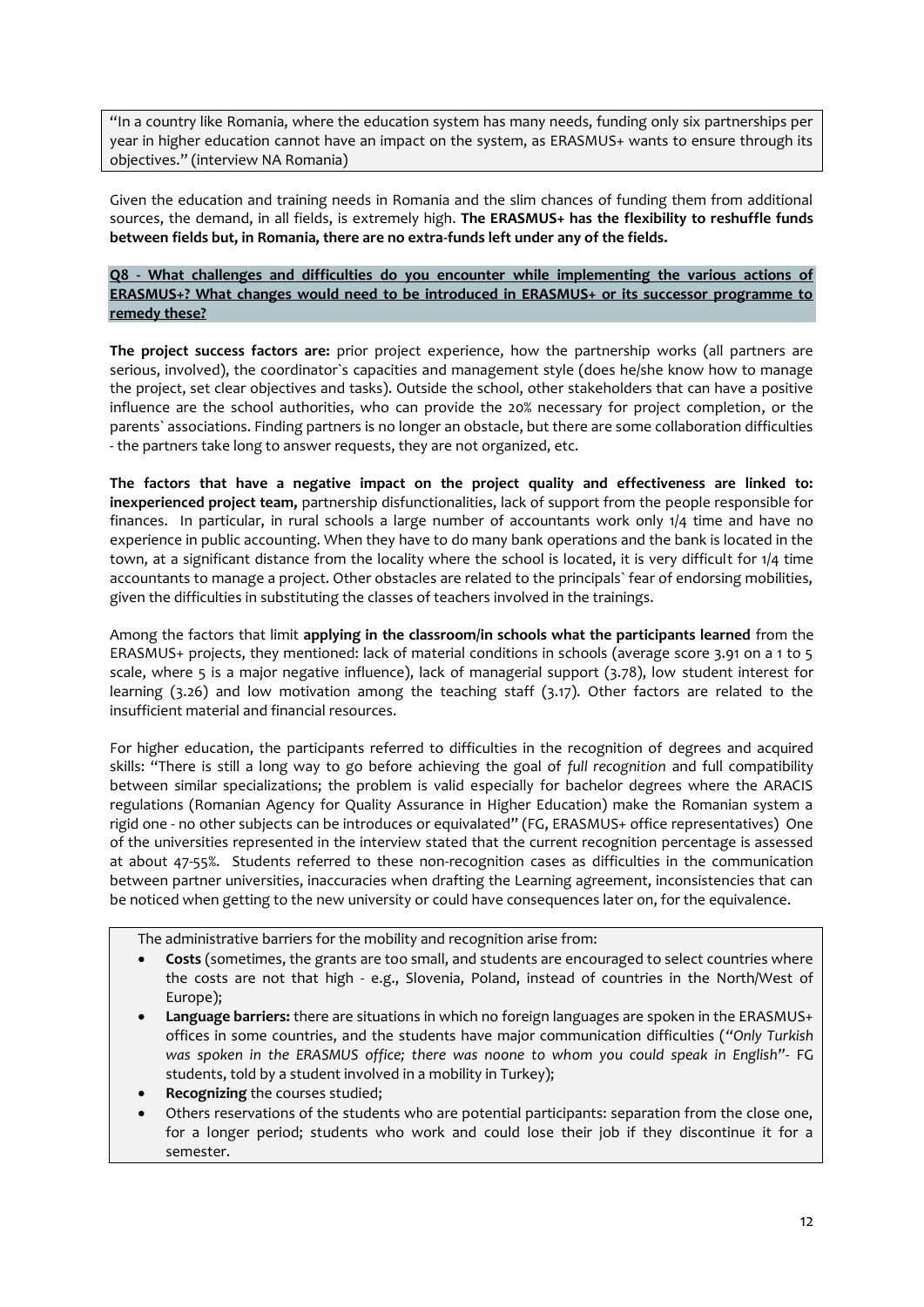"71% of the students beneficiaries from mobility had to change along the way the subjects in the Learning Agreement, in most cases at the host institution`s request (42) or after noticing, on arrival, that the courses they had initially selected were not available (39%) - according to the 2014 final report (the Agency`s database).

As for recognition of the subjects studied during the mobility period, **only 5%** of the beneficiaries enjoyed full recognition, whereas **most of them (70%)** stated that **the courses** studied have been partially recognized when they came back (according to the 2014 mobility reports - the Agency`s database).

Some foreign universities do not ensure optimal conditions for mobility. For instance in Poland, where no English courses were provided. Or Italy: there were problems with providing courses in English.

"The fact that the courses selected in the learning agreement did not actually exist in reality, which meant that they had to be changed and others selected" (student)

**The institutions involved in the focus groups stated that they achieved the envisaged goals, given that they were successful examples.** When difficulties arose, they were generated by external causes, by the national contexts (national legislation, issues related to the political context, etc.) of the partners` origin countries. There are many situations in which the implementation of the national legislation generates difficulties in applying the E+-specific rules.

*Usually, the difficulties are exterior. They are not things under our control; they are linked to the international context.* 

*There is a risk management and there are some risks we envisage even from the application phase and, consequently, when certain things happen we find solutions. Let`s say one of the partners gives up...the project continues, all other activities will be redistributed.* 

## **Beneficiaries` recommendations**

- Higher financial allocations for student mobility projects these projects proved their value and they should be multiplied; equal amounts for the participants to the project reunions and to those participating in the teaching - learning - training activities under the KA2 partnerships;
- The accountants of the beneficiary schools should comply with the programme financial rules; issuing financial-administrative rules that schools abode by (e.g. Payment of replacement teachers during mobilities); NA training the accountants when signing the contracts;
- Study visits for people holding guidance and control positions, special programmes for principals/County School Inspectorate (CSI) eligibility for mobilities;
- Simplifying the application forms (the ERASMUS+ forms seem easier, but they are sophisticated and have hard-to-manage nuances; they are discouraging and lead to abandoning the intention to submit a project);
- Simplifying and improving the online reporting system (final reporting)
- Measures to stimulate rural beneficiaries participation information activities targeting especially rural schools or other beneficiaries, trainings for rural schools.
- A set amount for procurements, to capitalize on projects.
- Higher grants for students (VET mobilities). Country financial allocation proportional with the number of projects submitted on the previous year.

Based on the information provided by project evaluators, the applications submitted are still fragmented and lacking in the impact section, as a result of not having clear indicators and clear indications related to the effects on direct and indirect project beneficiaries. The need to support beneficiaries to better formulate the expected impact, in terms of indicators, and correlate them with the Programme expected impact should also be mentioned.

**Q9 - To what extent are the approaches and tools that are used for disseminating and exploiting the results of ERASMUS+ and its predecessor programmes in your country effective? Where can you see the possibilities for improvements?**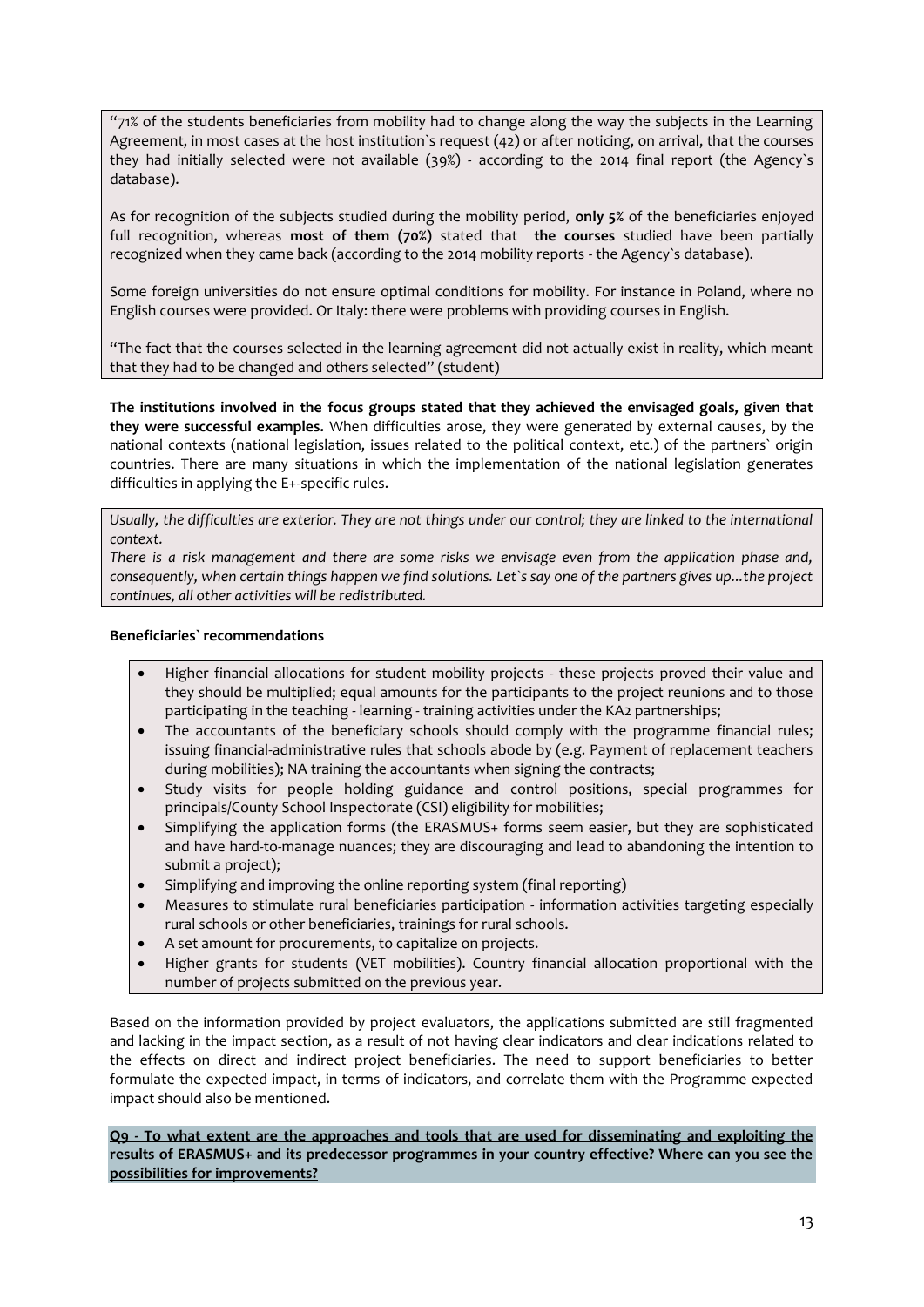According to the results of an evaluation report of the NA`s information, communication and dissemination strategy, conducted in 2015, over 10,000 participated, in 2014, to information and dissemination events organized by the NA. At the same time, political decision-makers and other key stakeholders in the education, training or employment were involved, either by organizing special events (for County Councils or CSIs) or by inviting them to the NA events, such as the Opening Conference (European Commissioner, Ministers, State Secretaries, etc.)

According to the data in the evaluation report, participants used the information acquired during the training/information sessions in various contexts. Most of them (86%) presented this information to peers, during professional meetings, and less than half of those capitalizing the information (45.4%) presented it to friends and other actors outside the organization. An overwhelming majority of respondents answered that it is extremely important to have access to successfully implemented ERASMUS+ projects, in order to have a more efficient application submission.

## <span id="page-13-0"></span>**3.2. Efficiency**

**Q10 To what extent is the system of cooperation and division of tasks between the Commission, Executive Agency, National Agencies, European Investment Fund, National Authorities, Independent Audit Bodies, and ERASMUS+ Committee efficient and well-functioning from the point of view of your country? What are the areas for possible improvement or simplification in the implementation of ERASMUS+ or a successor programme?)**

**NA can contribute to decision-making, to developing strategies or policy documents at national level** In virtue of its experience, the tools developed and the status of public institution "supporting the national project of improving communities and individuals` attitudes and mentalities" (according to the NA mission), the Agency can be involved in making decisions, in changing some rules in the education and training policies. Many of the projects implemented focus on developing skills and innovation in various fields, but they cannot contribute directly and immediately to the development of official documents, capitalized at national level (as policies, strategies, etc.) However, it is clear the value of all the tools and practices experimented, as well as the usefulness of having a forum with responsibilities for collecting successful elements and using them in the national policies or strategies.

"The problem is that the best practice examples and the wonderful outcomes stay as mere examples; rolling them out in the entire system is still a well-known problem in the educational research, in the social action." (Individual interview with external evaluator, NA).

NA contributes to achieving its mission by influencing certain policies, based on the tools it developed, on the audit reports and actions carried out by experts from different departments, but it cannot impose changes in different institutions and organizations. "This is what happends and, for sure, things have evolved ever since the programme started to be implemented in universities" (individual interview NA staff)

**For NA the administrative simplification is lower than that at the Commission or bemeficiary level.** The Programme and, consequently, the NA reorganization were done in virtue of the simplification, which entailed simplifying the administrative procedures both in respect to the higher forum (European Commission) and to the beneficiaries (organizations implementing projects). The simplification was determined both by redesigning the bureaucratic procedures and by the endeavours taken by stakeholders involved in Programme implementation (Commission, NA, beneficiary organizations). NA, as Intermediary Body between the Commision and beneficiary, did not feel the full effects of this simplification, or they targeted only some components.

" You can see this simplification for the Beneficiary, maybe even for the Commission, but us, in the implementing agencies, I cannot say that we noticed it, maybe only from a bureacratic perspective. Almost everything is electronic. In terms of the procedures tht we have to follows, I can`t say that there is a simplification." (individual interview NA management)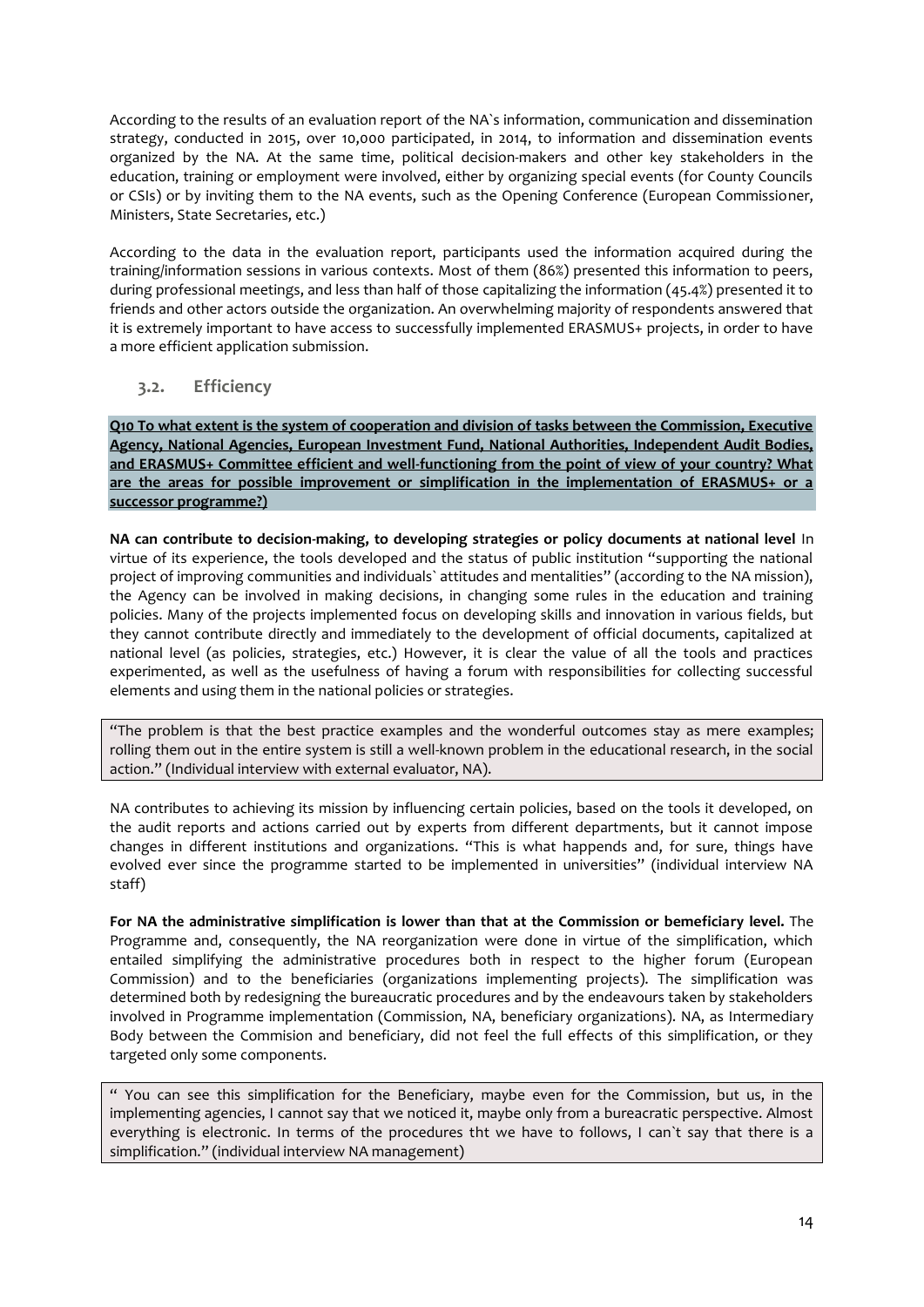**The institutional approach of mobility is an innovative element of the ERASMUS+ Programme, with positive effects. The financial restructuring did not necessarily lead to a higher number of beneficiaries, but to a more diverse impact, focusing on the impact on organizational development.** The relationship with the beneficiaries changed after implementing the new forms of Programme organization and management. If prior the individual approach was used, now an organizational approach is in place, with consequences on its development. The interaction with NA is carried out through the umbrella organization, not through the participants to the actions implemented under the Programme. The effects were felt by the NA, that manages a smaller number of contracts, without reducing the number of participants in the Programme actions, but also by beneficiaries, where there was an overall organisation development and the possibility to use the results in the relation with multiple individual beneficiaries.

"We used to have over a thousand contracts with individuals, per year, whereas now we have under a hundred institutional contracts for the same number of trainees or potential trainees, because we conclude the contract with the institution. It`s in our advantage, it`s also good for the system, by linking individual mobility to the institution`s European Development Plan. (Interview with the NA management team)

Among the Programme participants from the period prior to implementing this integrated approach, the changes were not perceived in the same positive manner. And this was because of the significant change in the mobility projects, that no longer supported individual mobilities, but institutional ones. In the Youth sector the change was easier, but for the other reasons candidates found it more difficult to get used to this new approach. For candidates it was difficult to connect with the institution needs, and this was reflected in the quality of the applications. Later on, through the trainings organized for beneficiaries, but also based on the feedback received for the projects submitted, the applicants started to adapt better to the Programme requirements and, consequently, the wuality of applications increased.

**Q11 –** To what extent has the integration of several programmes into ERASMUS+ resulted in efficiency gains or losses for the implementation of the programme in your country, both at the level of the National Agency/ies and on the beneficiaries' and participants' level? Do you see scope for changes to the structure of ERASMUS+ or its successor programme that could increase Efficiency?)

**The integrated approach of the previous programmes increased the quality of the ERASMUS+ Programme.** The Romanian NA operated since 2007 with both integrated programmes (Socrates and Leonardo, merged in 2005, and Youth in 2007). Transposing an already existing institutional approach into policies was a positive element that contributed to a more efficient allocation of resources and a broader dissemination. This merger is deemed to be a positive element of the NA institutional life, because the policy change overlapped with an institutional practice already in place within the Agency. This is a best practice example that already proved its efficiency compared to other Agencies where the fields were not approached in an integrated way at institutional level.

"In other countries the agencies remained separated, even after switching to ERASMUS+, and the Youth sector is the biggest opponent to this integrated ERASMUS+. For us, the policy approach came to certify a practice we had been using for 7 years (…) This is one of the positive things in terms of the institutional life." (interview with the NA management team)

**Fields unification contributed to approaching the envisaged objectives in a unitary way.** Prior to 2014 the Programme was divided into 5 fields of education which are now tackled in a unitary, convergent and coherent way. Approaching the fields in a unitary way contributed to defining, unitarily, the objectives envisaged for education and training. Moreover, this unitary approach allows for setting national priorities promoted by each of the integrated fields, thus contributing to NA achieving its national mission, that of playing a part in changing communities, attitudes and mentalities.

"The Programme was previously split into five fields of education. Now there is harmonization, there is a unitary approach, in order to converge towards the same objectives. Previously the programs were complementary, but they were still quite independent, they followed somehow different objectives…Everything we do is linked to harmonization. Now we have an overarching vision. The work plans, the current procedure are unitary." (Individual interview, NA staff)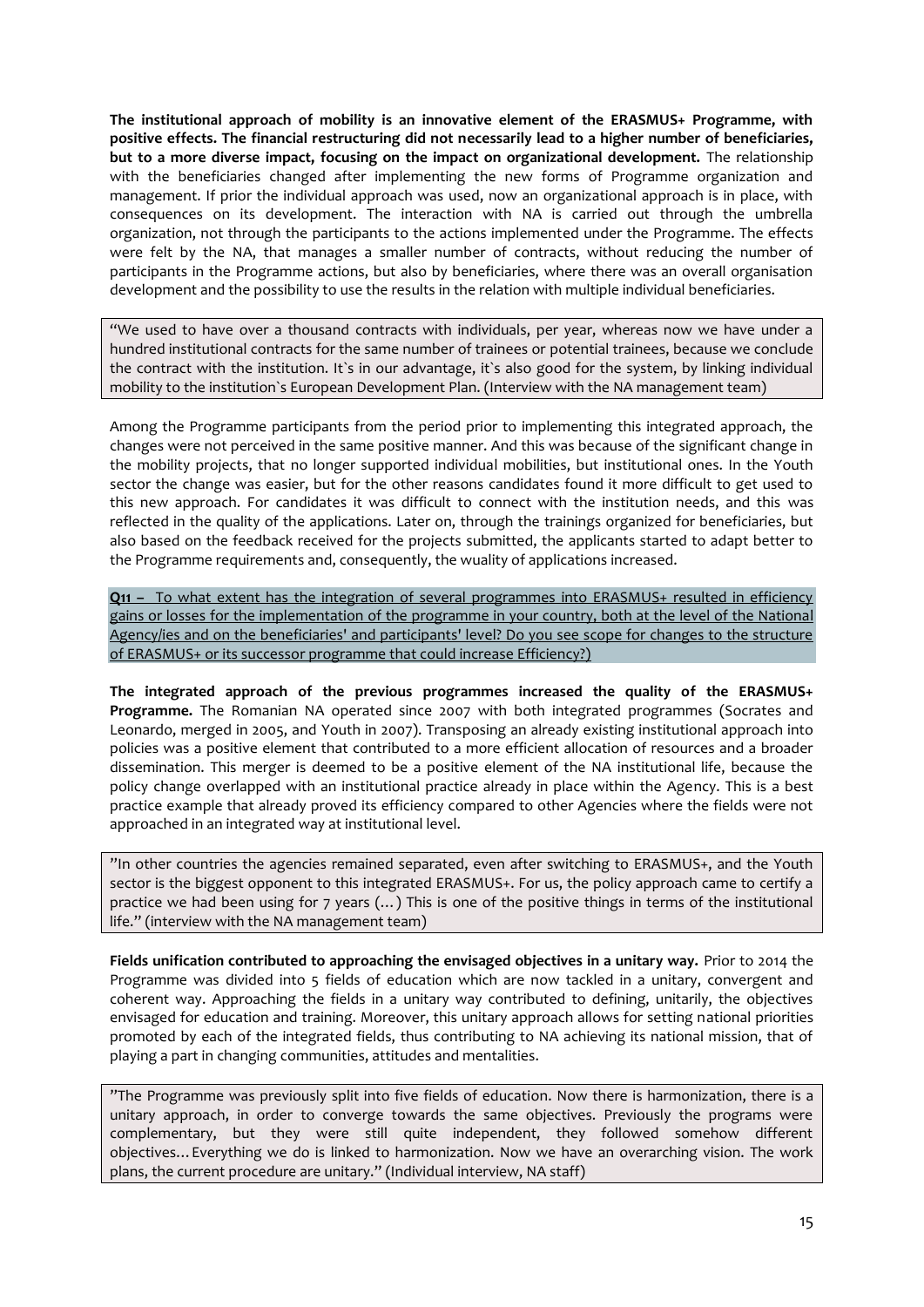**The unification of the ERASMUS+ field contributed to increasing the efficiency and interchangeability of**  the NA staff's actions. The operation of the ERASMUS+ Programme, in its current state, meant bringing together, under the same department, human resources from different Agencies involved in education and training. The field of activity did not change too much; only the approach is new, and tailored to the specific features of the ERASMUS+ Programme.

#### "*But at the end of the day they do the same thing." (individual interview NA staff)*

The new organization manner represents an advantage for the NA functioning and allocation of human resources, especially in virtue of ensuring continuity with the activity performed prior to this type of organization. Although the education and training fields comprising the Programme are diverse, the staff can easily switch from one field to another. Organizing the human resource by actions allows the NA to capitalize on them, where needed. Switching from one field to another can be easily done, if the real situation requires this.

"The best word is interchangeability. Even if they work by fields of education, replacing a person would not be a problem. We can allocate resources where the need is higher. From an administrative perspective, this is very good." (Individual interview, NA staff)

The positive effects of concentrating human resources by Actions, which include several fields of education, are also felt by the beneficiaries. They have direct access to any information related to the Action under which they are applying, from any Agency expert. The integrated approach eliminated all the steps that potential beneficiaries had to take, prior to the ERASMUS+ Programme, to get the information. "Access to information is a plus. The core information can be provided by anyone in the Agency; you no longer have to make 10 phone calls before coming across the right person". (individual interview, NA staff)

Simplifying the procedure by which information on the submission of applications can be obtained also had an impact on increasing the number of applications submitted, but also the beneficiaries` success rate. Even if currently there is no comparative analysis against the previous Programme, an maybe this would not be fair, it is said that, overall, there is an increase in the number of applications, share of approved projects and the grant received.

The ERASMUS+ Programme, through its support tools and the operation model, can be taken as a best practice example and rolled out nationally. It benefits from the acquis of the previous programme (LLP), which facilitated the development of a set of working tools for beneficiaries that are useful, clear, coherent, accessible. ERASMUS+ capitalizes on the past year experience, facilitating project submission through the information and technical support provided. The operating procedures, the working tools, the guidelines and the platform are all supporting elements that could be put to good use under national projects funding systems or under funding systems correlated with the ERASMUS+ Programme.

"ERASMUS+ continues and logically builds on what was before, for all types of projects (…) It is an accessible programme, it is very clear, the guideline is very clear, the requirements are very clear compared to other programmes" (interview with NA external evaluators).

We already have 30 years of community programmes on vocational education and training, with the best practice examples, with the possibility of disseminating, at European level, the outputs, projects with the database, with the resources" (interview with NA external evaluators).

**Q12** Do you consider that the implementation of certain actions of the programme is more efficient than others? Are there differences across fields? What good practices of these more efficient actions of the programme could be transferred to others?)

**The financial allocation for the ERASMUS+ fields is different. There are some disadvantaged fields.**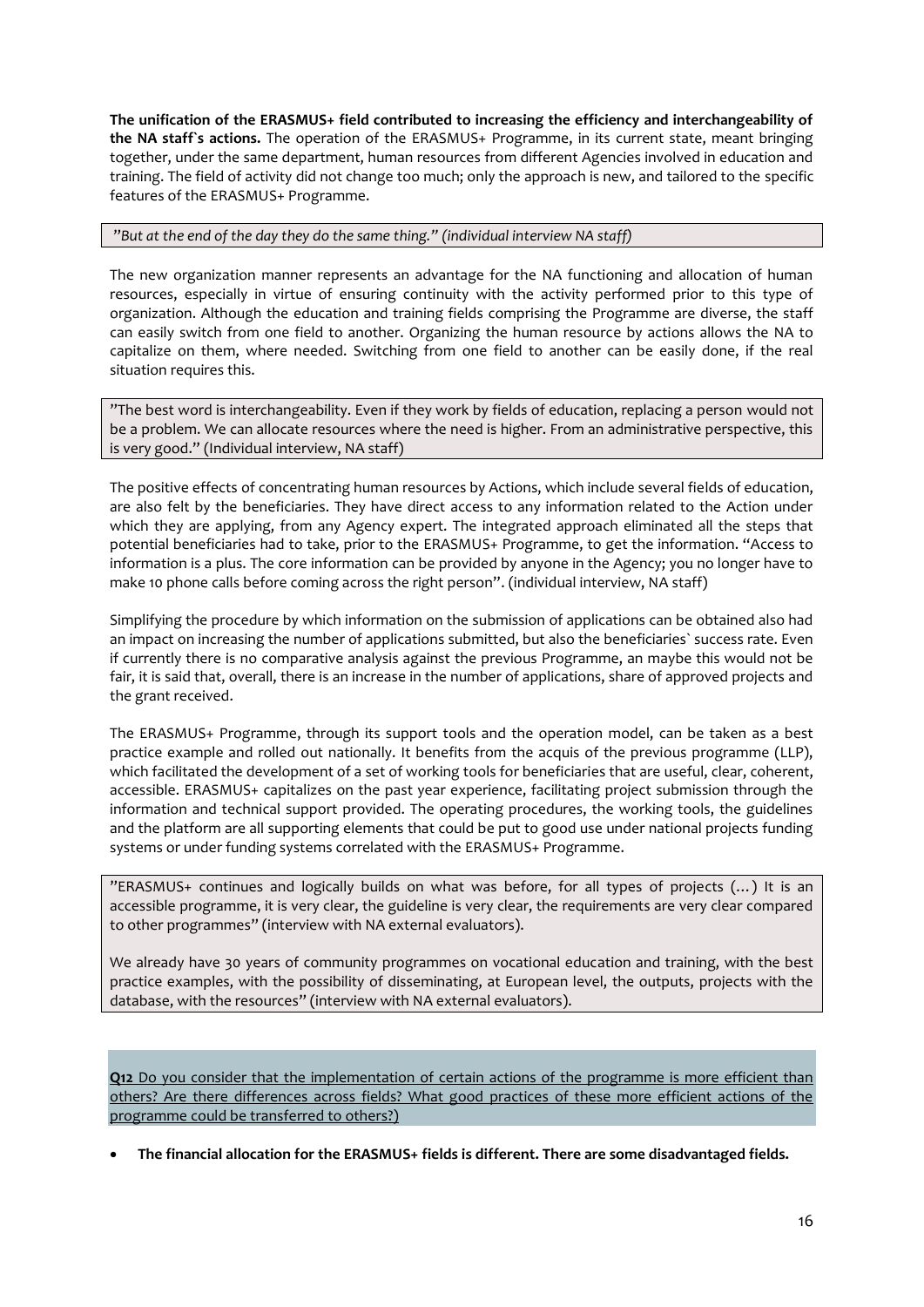The financial allocation within the programme is different, with some field more disadvantaged than others, or than the funding they would get during the previous funding period. For instance, the financial allocation for adult education is insufficient compared to Grundvig. It is very small, and the adult education field suffered under the ERASMUS+ Programme.

**The school education mobilities** have a very low success rate, of only 12%. However, the financial allocation is stil insufficient compared to the needs in the sector. The projects are good, but they cannot be financed into the current budget.

The demand in all sectors is extremely high. **The ERASMUS+ has the flexibility to reshuffle financial between sectors but, in Romania, there are no extra-funds left under any of the fields.** Moreover, budgetary adjustments are made when approving the applications, in order to ensure that the funds are realistically used and in order to fund more projects.

**The financial allocations for actions under KA1 /KA2 are not proportional with the needs of the Romanian education and training system. The way in which funding is allotted, shared between mobility and strategic partnerships, cannot generate system impact.** Financial allocations should take into consideration the system needs and should be correlated with the project capacity to have an impact on participants, organizations and communities. An example in this sense is the university field, where the Commission allocated 66% of funds for mobilities and much less for strategic partnerships. However, it is estimated that the real and relevant impact is generated by the teaching staff`s mobility and the strategic partnership projects. During every selection phase, an insignificant number of projects receive funding, and the impact expected at system-level cannot be achieved.

"The impact on the system arises from teacher mobility and from the strategic partnership projects. (...) It`s very clear that the paradigm should be changed, There should be at least 50%-50%... The thing is that the way in which funding is allotted, shared between mobility and strategic partnerships, cannot generate system impact."... (representatives of the NA management team)

The school field also gets attention because of the different allocations for KA1 and KA2, and also due to its attractiveness and impact on participants. Strategic partnership share deemed to be more effective than mobilities, because they involved several categories of people, more participants, include more diverse activities and also include the students, directly. According to the respondents, partnerships entailing student mobilities are seen as having a higher impact. Additional financial allocations would be needed for those projects and programme lines involving student mobility.

Overall, the targets set by the Commission for the entire Key Action 2, related to strategic partnership projects, are ambitious compared to the amounts allocated for the projects. The number of projects funded is small, so the expected impact, at national or international level, cannot be spectacular. There is a small number of projects funded because of the limited financial resources, together with the significant grant allocated to multiple-partner projects, which use up large amounts of money, given the flat rates for project management. Moreover: "The method used for applying for funding does not allow you to fund several projects under the lump sum allotted for KA2 (adults or VET); there are some projects with a good likelihood of generating interesting things, but we cannot fund them because there are no funds" (representatives of the Department for Strategic Partnership Projects, NA).

Underfunding is mentioned also in respect to mobility projects, and adult education, again, is front-listed because of the small number of projects funded, due to the limited financial allocations. Apart from the low impact that these projects can have, the underfunding can also affect *the application rate and the quality of applications, since many potential beneficiaries are discouraged* (Representatives of the Department for Mobility Projects, NA). NA has made efforts to support and motivate beneficiaries to implement mobilities, by recurring to sponsors and local public authorities, etc.

**The new organization of the ERASMUS+ Programme capitalizes some specific elements from the previous programmes, in the beneficiaries` advantage, as measures to adapt to the specific features of the targeted fields and participants` profiles.** Strategic partnership projects promote and facilitate cooperation, being an essential element for organization development and introducing chances among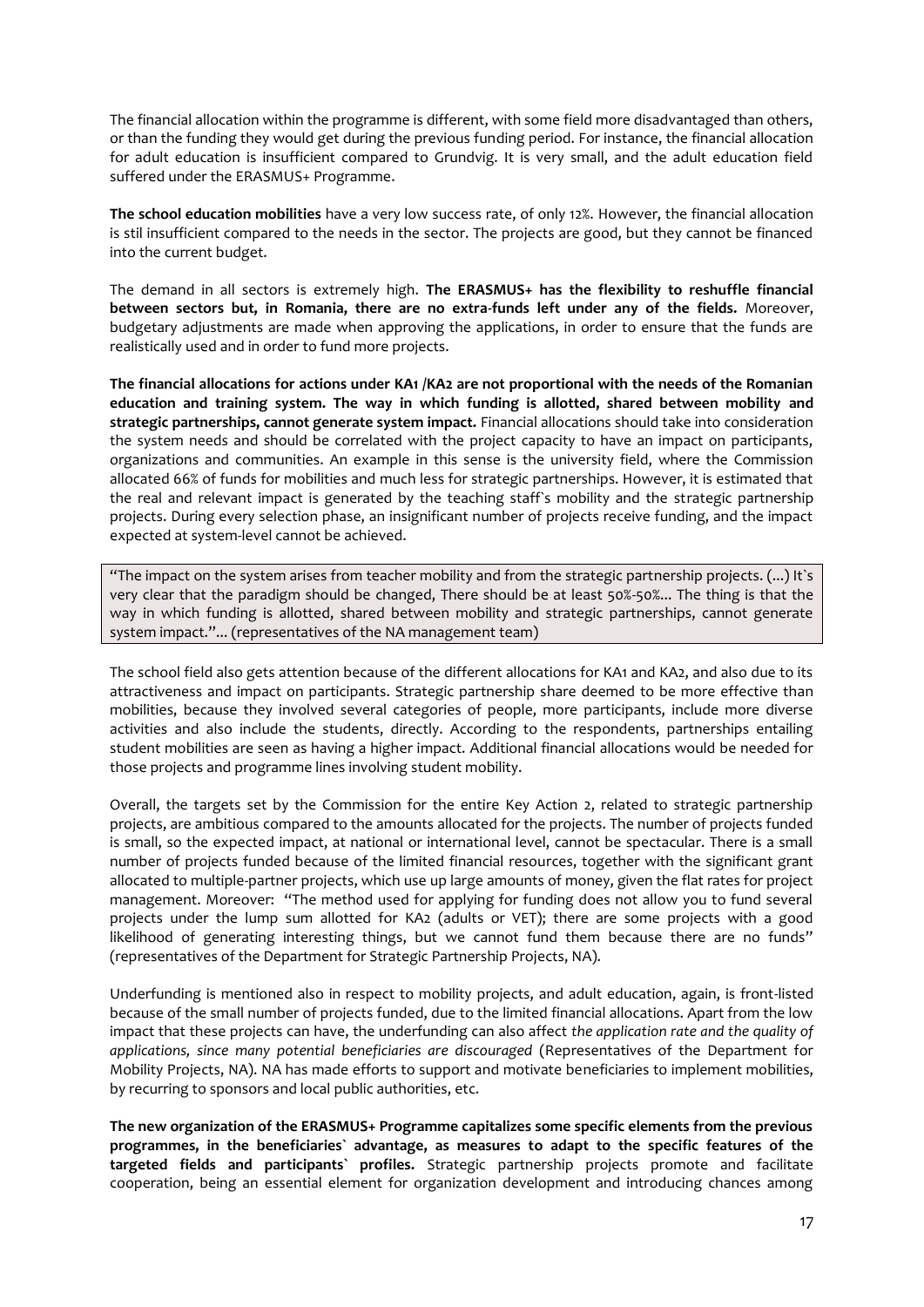participants and in the communities they belong to. The strategic partnership projects promote cooperation and innovation, in view of developing intellectual property products specific for the field in which they are produced. But some confusion related to partnership - learning activities - intellectual products (represented at a small scale) have arisen in schools, and creating new actions that would facilitate an exchange of best practices proved to be necessary. For instance, in the school field there is just the possibility to carry out learning activities, which is nothing less than *going back to the old Comenius partnership projects* (representatives of the Department for Strategic Projects, NA). The exchange of experience between teachers and students fosters school cooperation and can be rapidly measured.

**Q13 – Consequences of simplifying the financing system; administrative issues** (To what extent has the system of simplified grants resulted in a reduction of the administrative burden for National Agencies and programme beneficiaries and participants? Are there differences across actions or fields? What elements of the programme could be changed to further reduce the administrative burden, without unduly compromising its results and impact?)

**The simplification of the funding system and the** *unit cost* **approach are deemed as a significant positive element.** This is the opinion both of the National Agency and of beneficiaries and programme participants. It is deemed that this approach simplifies the **financial management** of the programme, at national level, and of projects, at beneficiary level.

"First of all, it`s a bin win for the beneficiaries, but also for us, for the Agency, because we no longer have to take care of all the small financial management things. People are no longer stressed to gather documents as proof of the expenditures, nor is the Agency, to check them. This approach allows us to focus on the implementation, on the impact, not only on administrative things." (interview with NA management representatives)

On the other hand, it is deemed that the new approach allows for more **financial management flexibility** than the previous LLP programme. Last but not least, the new funding model gives more **predictability** for the financial management. This provides for operativeness, giving a chance to implement projects even to organizations that do not have experience in writing and managing these kind of actions.

"The budget is distributed based on clear and transparent criteria. Every beneficiary organization knows, from the beginning, what are the resources available. You know that the money will come if you do what you committed to do, in line with the contract; from this perspective, everything is clear and predictable." (group interview with the ERASMUS+ project evaluators).

**NA supported the implementation of the simplified funding system through specific actions.** Thus, NA organized information and training sessions, webminars with the staff in the beneficiary organizations (project coordinators, accountants), for the purpose of explaining and promoting the new ERASMUS+ specific funding rules. Moreover, the NA website provides detailed information (guidelines) on the simplified financial procedures.

**The financial management faces some difficulties at the level of organizations.** Some beneficiaries find the financial allocations as being limited, insufficient, difficult to manage from a bureaucratic perspective. Some difficulties are generated by the **co-funding need**, under some actions. The co-funding, although under ERASMUS+ it no longer needs to be backed by documents, as it used to be the case under LLP, is still a problem. It covers non-eligible expenditures incurred under the programme, necessary for the project to be implemented in optimal conditions. Some categories of beneficiaries or organizations (some public institutions, NGOs, etc.) have difficulties in providing these amounts for co-funding.

"There are some limitations. It is said that the ERASMUS funding is just a support. Consequently, we are asked to come with a co-funding that the budgets of some organizations or some local budgets cannot cover... For us, who are implementing the projects, this generates countless problems". (group interview, representatives of beneficiary organizations)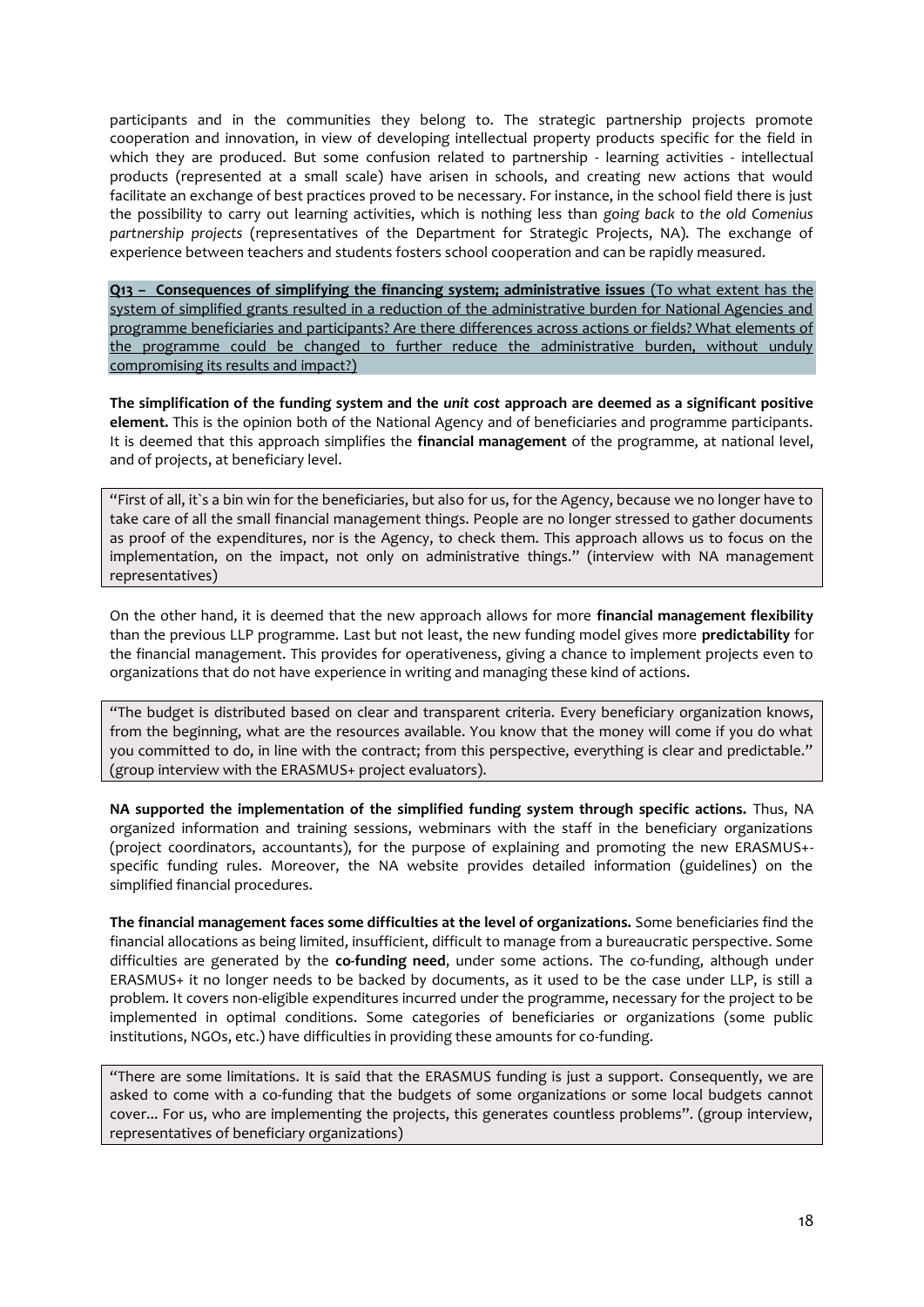Other difficulties are related to **the national financial regulations.** Thus, sometimes there is a clash between the programme financial flexibility and the national regulations in place, and beneficiaries cannot take advantage of the programme financial flexibility. The high bureaucracy in the financial field, at national level, does not allow one to take advantage of the programme framework rules.

- NA states that these difficulties are caused by the accountants in the applicant organizations, who are stubborn to follow the national rules, although ERASMUS+ operates under a European financial regulation.
- Some organizations applying for funding (especially public ones) state that the relation with local/national budget holders is difficult and lacks transparency, and that they ask for the national regulations to take priority over the European ones.

For other categories of beneficiary organizations (e.g., small organizations, that don`t have significant own financial resources)**, the way in which the budget installments are allocated** is a problem in itself, because it puts pressure on mobility participants. **Several recommendations have been made, in view of overcoming these obstacles in the implementation of financial regulations.** One of them relates to the need for the Programme/NA to **state in a more detailed and accurate way** how the financial resources are to be used.

"It`s not very clear what you can do with the money. After asking for a legal opinion, we realized things are not that simple. It should be stated very clearly what you can do with the money. If you were to be audited, you wouldn`t know what are the backing documents. This is a question mark we all have whenever we are subject to various controls. " (group interview, representatives of the beneficiary organizations)

Other proposals referred to more frequent **trainings** on the financial management of the ERASMUS+ programmes, for potential beneficiaries, because a project coordinator is not always aware of these issues before writing an application.

**Q14 –** To what extent are the IT tools provided by the Commission adequate for the efficient management and implementation of the programme in your country? Do they answer your needs? Give specific examples where they can be improved. Is the set of IT tools appropriate or should it cover more/less elements of the programme implementation?)

**NA feels that the European IT tools were a challenge when implementing the ERASMUS+ programme.**  One of the things highlighted during the interviews with the NA was that the ERASMUS+ programme came with many IT tools that were all implemented at the same time, without prior testing. Many of them had been developed independent from the Commission, on several other platforms that were in place (taken over from the executive Agency, etc.) That`s why, in practice, there have been some **difficulties** in using them. Thus, although the **added value** of the IT tools has been acknowledged when it comes to managing the ERASMUS+ programme at national level, quite a few **risks** have been identified. Consequently, it is deemed that the exclusive e-management of the programme requires future mitigation interventions.

" It`s one thing to have a single application with all the information; in the end, they interact, one database is moved into another one, the information is multiplied down to where you need it. And it's something else to develop 5-6 softwares and IT tools and have automated data exports or imports, what we actually still have in place." (Individual interview, NA staff)

"Whenever you update a tool you expect a downfall, to lose some data, to complicate a procedure"... (individual interview, NA staff)

**Overall, the beneficiaries feel that the IT tools provided by the Commission are suitable.** The beneficiaries assess the use of IT tools as being easier from one year to another. Many of the beneficiaries investigated appreciate the programme IT tools for the following advantages:

- provide support for **finding partners** - this was appreciated more by small NGOs, that traditionally don`t have access to European communication and collaboration networks; make the **project administrative management easier**, giving coherence and transparence to this process;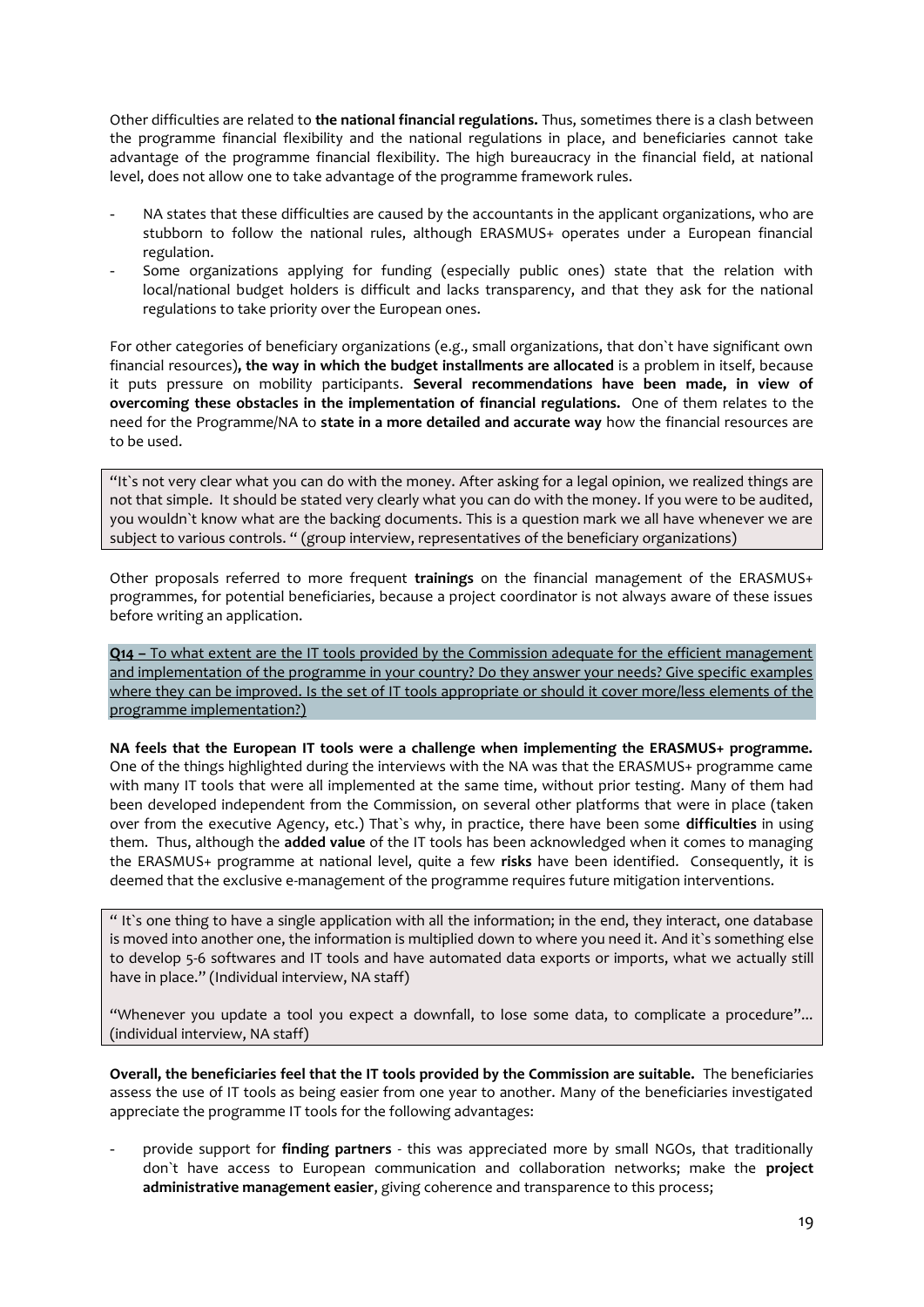- Allow for an easier **monitoring of project outcomes and impact,** in general and at the level of each beneficiary; in this sense, the simplification of the reporting procedures and tools for participants (beneficiary survey) was appreciated, as well as the usefulness of the YouthPass and Mobility Tool platforms, as useful and easy-to-use tools for recognizing learning outcomes.

"The management of the wide change implemented through ERASMUS+ initially had some critical issues, but meanwhile things have improved considerably. More and more things seem to be easier for beneficiaries, and everything is simplified. " (group interview with beneficiaries).

"For us, the Salto Youth platform is the most useful so far, because it allows one to find partners. Otherwise, it is very difficult when you start to submit projects, but you don`t know other instititutions with similar concerns" (group interview, NGOs).

"An ERASMUS+ project is easier to manage, with less bureaucracy). Gradually, the pile of documents was reduced, work became easier" (group interview, member of a university ERASMUS+ office)

**For some categories of target groups, the current system of IT tools generates difficulties.** The use of IT tools is still a challenge for some categories of beneficiaries with low possibilities. For instance, people from the rural area, with disabilities, poor people, etc. have limited access to the Internet and IT tools. With the support of organizations promoting the ERASMUS+ projects, they had to learn how to use the new technologies, which they are not using on their day-to-day life (email, Internet, fill out online surveys, use online platforms, etc.)

**Some beneficiaries feel that ERASMUS+ lead to an excessive use of IT tools.** thus, they feel that ERASMUS+ proposes too many IT tools and using them often hinders direct communication between partners/beneficiaries etc., which European programmes should promote. At the same time, uploading documents (reports, etc.) is a time-consuming process. That is why beneficiary organizations suggested to have access to the IT reporting system from the moment when the contracts are signed, in order to get used to the tools and progressively upload the reports.

**Q15 – Efficiency and adequacy of the financial and human resources allocated** (To what extent is the level of human and financial resources that is available for the implementation of the programme in your country adequate? What steps did you take to optimise the efficiency of the resources deployed for the ERASMUS+ implementation in your country? )

**ERASMUS+ increased the efficiency of the HR system at NA level From a management perspective, this raised a challenge, because NA had to redesign the reorganization strategy.** ERASMUS+ lead to a new approach in managing the programme financial and human resources. Previously, the internal approach of human resources was one based on fields (financial, implementation, etc.) which sometimes lead to inconsistencies, etc. With ERASMUS+, the approach became a project-based one. Last but not least, the reorganization of the HR structure within NA created an **environment for professional and personal development.**

## **Positive effects:**

- Increase efficiency of the NA staff's work;
- More coherence and efficiency in project monitoring. When monitoring an entire project, from start to end, an NA employee knows the overall picture, knows the project better and can provide tailored support.
- coherence when communicating with beneficiaries; the reorganization generated more time for the NA staff to interact with the beneficiaries. At the same time, implementing standardized procedures for communicating and collaborating with beneficiaries - through direct communications, NA`s monthly newsletters, promotion of best practices, valorisation conferences presenting printed materials.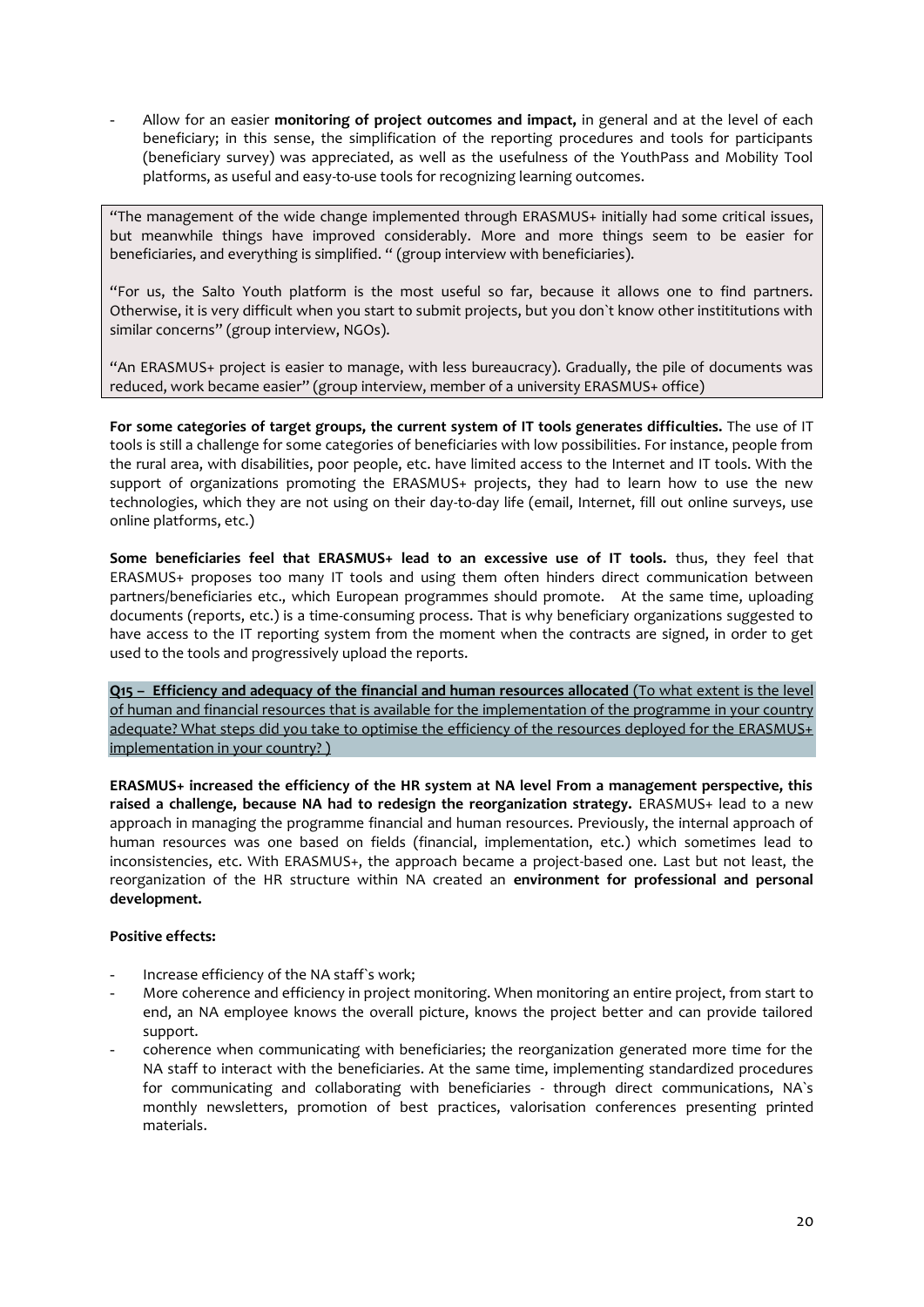"Had the same organization system been kept, the NA would have needed much more human resources to manage the funds which increased a lot for ERASMUS+ compared to what we had in the past. With the same staff expenditure, we currently manage a budget three times higher. This is, actually, the programme efficiency. "(interview with NA managers)

"We feel that we are managing to complete the annual tasks, which entail an increase, from one year to another, of the number of events to organize, apart from other activities, such as: produce leaflets, flyers, promotional materials, organize courses, manage the online networks, the websites, the social media". (individual interview, NA staff)

"Implementing a new programme, with new rules, was a challenge. It made us think differently, learn from scratch new things, new roles and new responsibilities." (Individual interview, NA staff)

**As for the adequacy of financial resources, the institutional approach of mobility is deemed as another innovative element of the ERASMUS+ programme, with positive effects.** The financial restructuring did not necessarily lead to a higher number of beneficiaries, but to a more diverse impact, focusing on the impact on organizational development.

"We used to have over a thousand contracts with individuals involved in mobilities, per year, whereas now we have under a hundred institutional contracts for the same number of trainees or potential trainees, because we ca direct relation with the institution. Basically, the number of contracts was reduced. It`s in our advantage, it's also good for the system, by linking individual mobility to the institution's European Development Plan. (Individual interview, NA staff)

**At the level of beneficiaries, the adequacy of financial resources is a critical thing, compared to the national demand.** When asked whether the ERASMUS+ budget is enough for Romania, almost 60% of beneficiaries answered that a larger budget, that could fund more projects, is needed. Consequently, although the project proposals submitted annually are good from a qualitative perspective, they cannot be funded because the budget is too small.

Funds adequacy is deemed as a **critical element especially in fields** such as adult education and school education mobilities - compared to the needs of these fields. At the same time, the impression is that **the financial allocations per project are often not enough**, and the project outcomes justify if not exceed the budget allocations. The issue of insufficient financial resources is highlighted especially in respect to strategic projects, that could have a significant impact on the Romanian education and training system. Thus, some universities are forced to add to the project budgets from their own funds, in order to meet the students` requests for mobility. Moreover, it is deemed that the mobility grants are not enough and not adapted to the real costs, hence the need to add up to the amounts allocated for the administrative elements of mobility. But this is difficult for organizations that do not have their own funds (such as, for instance, public schools in Romania).

## <span id="page-20-0"></span>**3.3. Relevance**

16. To what extend do the ERASMUS+ Programme objectives target the needs or problems they have to solve? Are these needs/problems (still) relevant in the national context? Have the problems/needs changed so that it is necessary to adjust the objectives of the ERASMUS+ Programme or its predecessor?

**Projects in the school education field are seen as being extremely relevant in respect to the school, teacher and student needs, although it is admitted that for some projects the needs stated as a starting point are more "pretenses".** Schools need these projects and are very interested in developing their project management skills, in order to be able to take advantage of the ERASMUS+ opportunities (there are many requests for training on project preparation received from schools). The applications are quite complex and demotivate those that do not have too much experience in writing projects.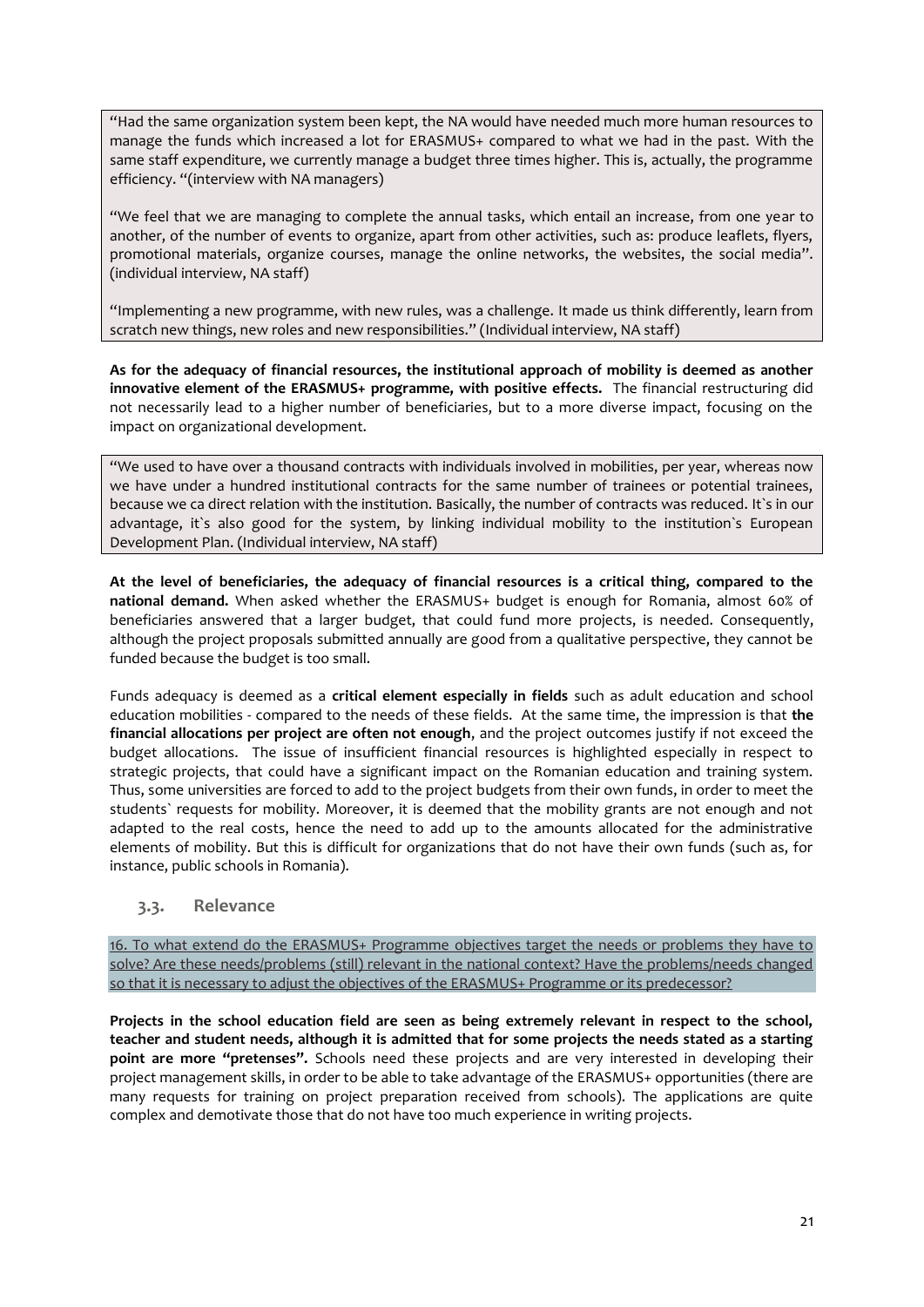"Managing a partnership can be scary at some point. I even recommended those with no experience to take a first step for KA2 as partners. And only after 1-2 projects to move towards project coordination. "(Extract, group interview, school inspector for European projects, September 16th 2016)

Part of the projects are prepared for reasons outside the Programme: desire to hold on to previous partnerships that worked very well and brought the participating institutions added value; interest in getting to know other institutions or other colleagues from other countries - when a school is invited as partner, the needs based on which the project starts are usually identified by the coordinator - the school from another country. The national priorities set in the LLP had a very important role of guiding and mobilizing school teams - for instance, rural school were encouraged by project inspectors to analyze the opportunity of getting involved in a project.

"Many times school teams do not conduct a rigurous needs assessment, they are not necessarily concearned with an overall vision; they just wander what else could we do? Many projects stem from the desire to get involved, to explore. Others are the result of a previous partnership, under which they worked together very well. And since they want to keep the partners or take the previous project to the next level, they come up with a new proposal." (Extract, group interview, school inspector for European projects, September 16th 2016)

17. To what extent do the objectives of the ERASMUS+ Programme tackle the needs of different stakeholders and sectors? How relevant is the programme in attracting target groups from different programme fields? Is the ERASMUS+ is well known by those in the education and training, youth and sports fields? If some target groups are not well covered, what factors limit their access and what could be done to mitigate this?

It is deemed that ERASMUS+ does not address all target group categories, like the previous programmes. Thus, the National Agency representatives mentioned two categories that were no longer taken into consideration: the *People on the Label Market* (Leonardo), from mobilities, and the category related to school students mobility. The latter has been incorporated in Key Action 2, but it no longer includes all elements initially considered.

Even the ERASMUS + project evaluators feel that **in the programme there are some categories of beneficiaries or types of mobilities that are under-represented.** The projects submitted by kindergartens represent a very small number of all applications and, the same goes for *job shadowing* mobilities, which are very poorly represented. Some possible explanations for this are the limited information provided to potential beneficiaries, lack of "courage to take that step" (focus-group evaluators), option to stay within the comfort area, by accessing courses which other colleagues are also attending, although they might not meet the trainee`s development needs.

The insufficient use of the training possibilities provided by the Programme is also reflected in the number of requests for volunteers to undergo mobilities in Romania. In the project evaluators` opinion, the possibility of using native speakers of languages taught in Romanian schools who would undergo a volunteering internship is not too capitalized. At the same time, **the level of interest of schools is different**: national colleges have more financial resources, so they are not so interested in the funding; schools with a high share of kids from minority groups have direct partnerships with schools from the countries of those minorities and don`t apply for ERASMUS+ too much, whereas schools in rural areas don`t have enough resources or experience and are afraid to apply.

"The minimum prerequisite is to have someone that speaks foreign languages and also has the capacity to write and implement a project." (Extract, group interview, school inspector for European projects, September 16th 2016)

"Those that write a project and don`t get funding become discouraged, especially since they have to wait for another year before resubmitting it. It is very difficult to convince them to resubmit them. It would be better to have 2 rounds per year - in spring and in autumn." (Extract, group interview, school inspector for European projects, September 16th 2016)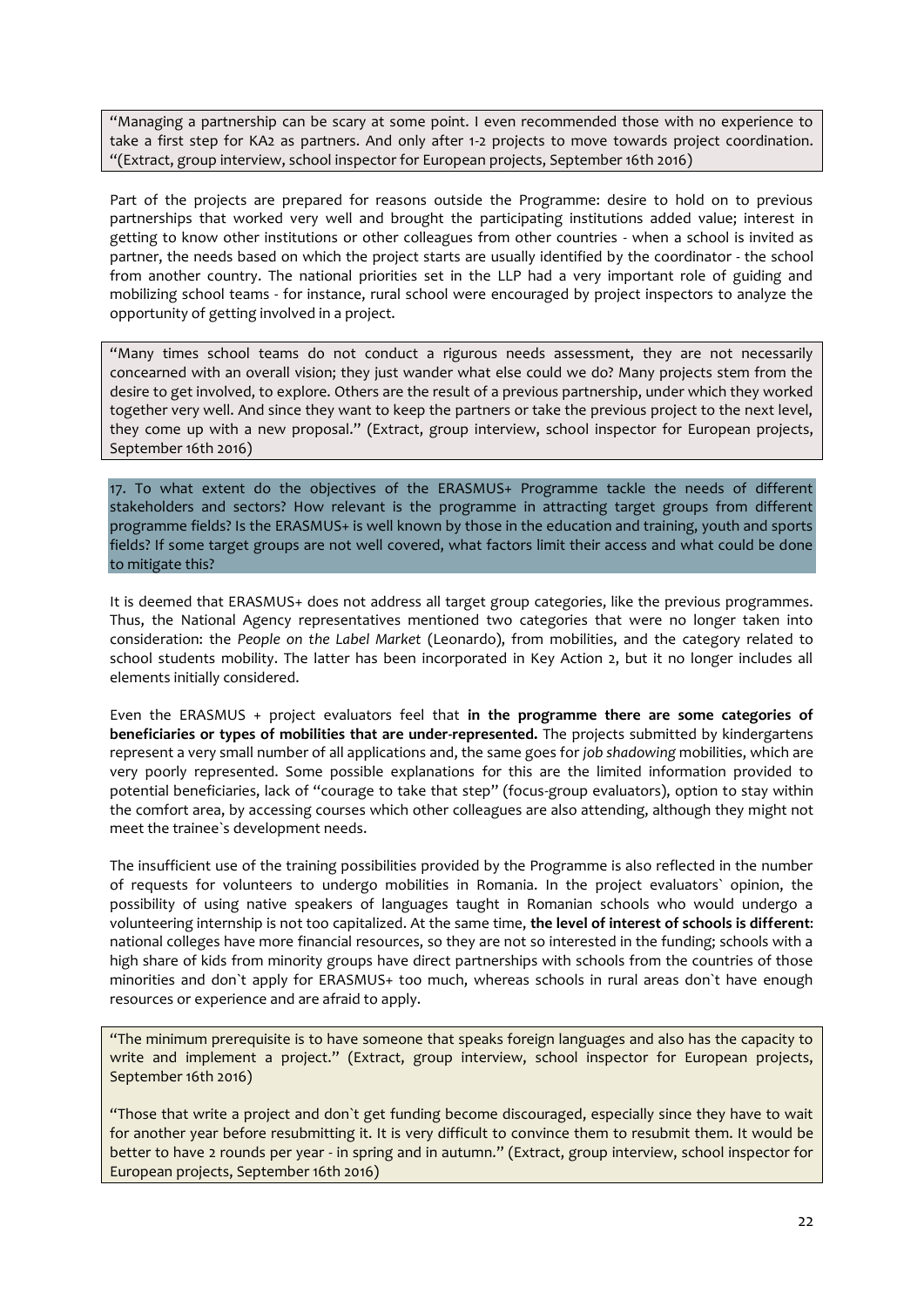Another discouraging element for candidates is represented by the *"difficult, complex forms, that don`t support writing a project in a logical way".* The National Agency representatives feel that the target group **is highly motivated**, whereas the programme beneficiaries feel the need to make a clear distinction between **interests** and **involvement.** 

In view of **informing potential beneficiaries,** the National Agency uses mainly the ERASMUS+ website and the FB page which are constatntly updated and structured,. The National Agency representatives draw attention on the problems arising when using the specific softwares provided by the European Commission, which sometimes generate errors or freeze.

Access to programme-related information is open for all fields. Some steps ahead were taken under ERASMUS+, at least in terms of collaboration; if under LLP the collaboration used to be with the ERASMUS (LLP) offices and inspectors, under ERASMUS+ it involves six networks of supportstructures: School inspectors within the county school inspectorates, ERASMUS+ HEIs offices, trainers` network, ESN promoters (promotion only for students), the network of county council representatives and the Eurodesk multipliers,

"We are trying to reach out to each part of the public in a tailored way. I have 6 networks available. The county councils...we inform them from time to time, **there wasn`t a training organized for them, but we keep them in the loop**" (interview with NA representatives)

In view of covering as many categories of beneficiaries possible, the Agency collaborates with the Departments for minorities (inter-ethnic relations), with the National Agency for Roma to disseminate the ERASMUS+ programme, and organizes trainings for the institutions that have these categories among their target groups. At the same time, the conferences organized under the projects are a good way of disseminating the ERASMUS+ Programme among community members and parents. It has been noticed that the representatives of municipalities and local councils are interested to get involved in the projects: *"We haven`t conducted a survey to see which are the expectations of local representatives, but we noticed that they are open to mobilities and international partnerships."* (Interview with NA representatives) Most beneficiaries say they have access to enough information on programme opportunities and that they received support in writing the project.

The NA representatives feel that they collaborate efficiently with the schools ("it`s the most consistent participation"), but also with cultural institutions "*Museums fall within the scope of the Agency, because they develop programmes for youth, for adult education, for every age group, in the end."*(interview with NA representatives), with school inspectorates, libraries, Research and Development Centers, with the Penitentiary Directorate, with the university environment, etc.The same opinion is expressed by the beneficiary organizations from the pre-university education, who state that school inspectorates and the Agency supported them on punctual requests they had, assessing the communication with the National Agency as a positive one.

Things are different for NGOs; they don`t have contact persons at county/local level, so they can only contact the NA experts .

**Weaknesses/ vulnerabilities.** Difficulties in accessing flexible mechanisms have been raised by NGOs. The FDSC databases (Foundation for the Development of the Civil Society) are outdated; the Bucharest Directorate for Youth and Sports did a mapping/developed an application which would be necessary at national level too. It was noticed that the **collaboration with the private sector was weaker**, but this is something we see in all countries. At the same time, Agency representatives claim that the target group of people with disabilities is covered in a limited way.

**There isn`t a wide collaboration with the national media,** although meetings with those groups are organized yearly. However, there are established 2 institutional partnerships between the NA and Radio Romania Cultural (national radio chanel) and Market Watch (business magazine). It has been noticed that there is a better collaboration with regional journalists focusing on education, the monthly media survey used by the NA showing at least 6000 articles referring to ERASMUS+ in written, radio or online media. **Measures/ steps to be taken Trainings** for potential beneficiaries, **workshops** and/or **exchanges of best**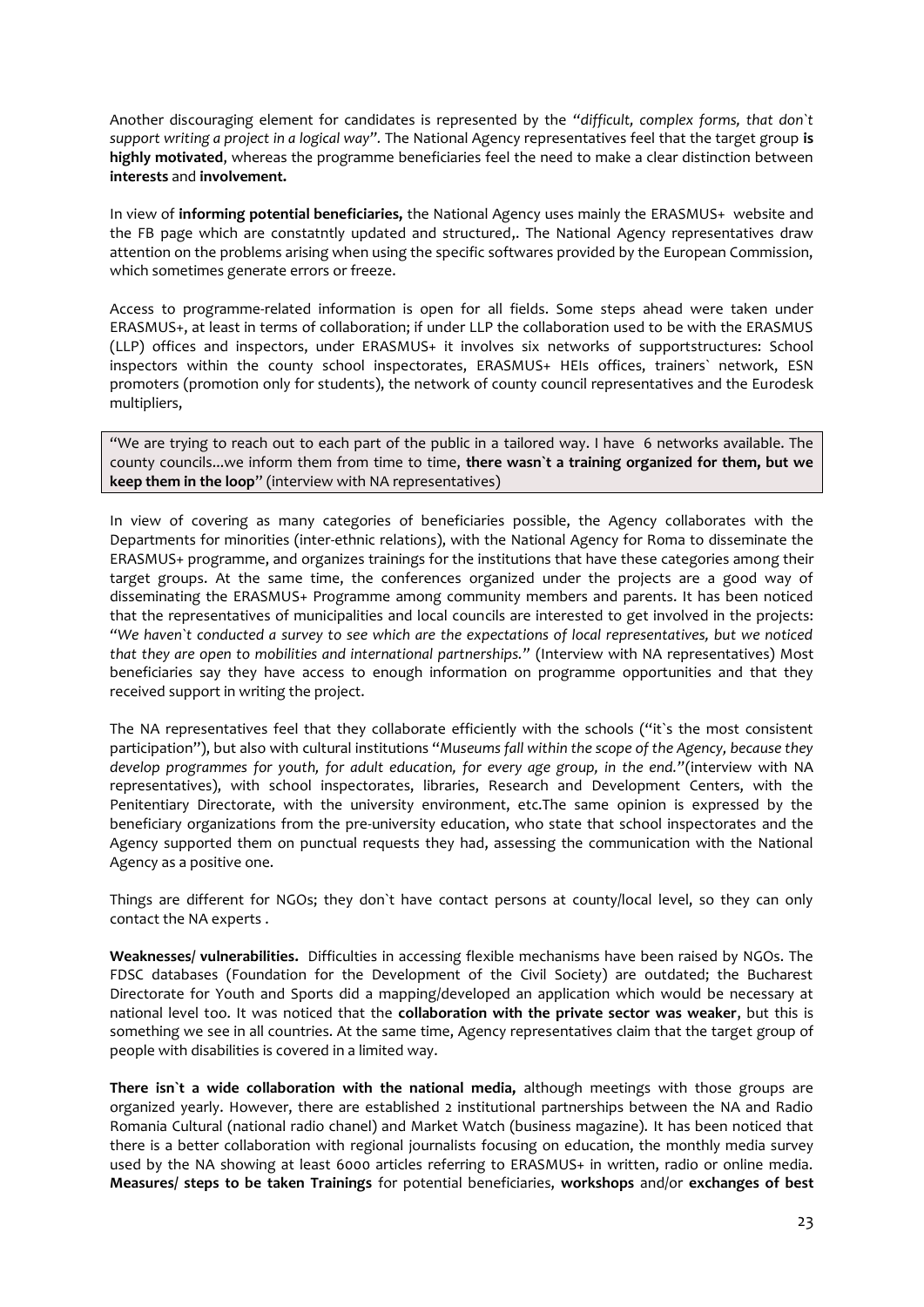**practices** have been organized, both at the NA`s initiative and following the County School Inspectorates` requests. Some are not interested in these trainings, because they don`t receive attendance certificates they can use in their personal files. This decision, of not granting certificates, relied on the (self) selection of participants based on their real interest in preparing and implementing projects. The envisaged consequences of this decision have already been confirmed in some counties.

**It is necessary to better identify the training needs of direct beneficiaries and applicant organizations.** The target group`s development needs and, consequently, the project necessity are substantiated, sometimes, based on the training provider, on the partners` competences, which has consequences for project impact and sustainability.

## "Needs should be better identified, in order to increase the added value" (focus group project evaluators).

**Strategies better targeting certain categories are necessary**, such as: **those from the rural areas** (for instance, "there are rural areas where there is no access through platforms or social media"); **strategies for people with special needs from the university field, etc. An inclusion strategy was launched**, during the 2016 valorisation conference, **targeting the rural area, people with disabilities, and good results could be noticed already starting with the 2016 selection rounds**

## <span id="page-23-0"></span>**3.4. Internal and external coherence and complementarity**

**Q18. To what extent are the different actions aggregated under ERASMUS+ coherent? Are there existing or potential synergies between the ERASMUS+ actions? Are there tensions, inconsistencies or overlappings between the ERASMUS+ actions?**

**All in all, the ERASMUS+ actions have a good internal coherence,** and the implementing agency and beneficiaries agree on the improvements introduced by the new framework, compared to the Lifelong Learning and Youth in Action Programmes. In the ANPCDEFP`s opinion, ERASMUS+ created a new synergy: *"The previous Programme, LLL (and Youth in Action), was divided into 5 fields of education. Now there is harmonization, there is a unitary approach to converge towards the same objectives. Previously the programmes were complementary, but they were still quite independent, they folowed somehow different objectives"* (KA1 representative)

Compared to other programmes, the ERASMUS+ implementation enjoys a very good and experienced coordination, ensured by the NA. According to the research data collected from beneficiaries, the rules in place for the programmes are clearer than those under other programmes, and the project development is more predictable. The beneficiaries are informed, trained, and the rules don`t change as we go.

After applying the survey among the people responsible with the ERASMUS+ programme in universities, over half of those questioned feel that, to a large extent, there is complementarity between the different actions of the ERASMUS+ Programme implemented in their universities. But the financial allocations are not always alligned to the objectives of different actions, which could affect the coherence. Under the higher education component, the allocations for individual scholarships cover about 2/3 of the budget, although what it envisages is to generate especially changes at system level. Similarly, with a very small budget (e.g., the adult learning component) it is extremely difficult to have an impact that exceeds the direct beneficiaries.

There are some components that are not too much used by potential beneficiaries which puts their relevance in the current context of Romania under limelight, asking one to ponder on how to better articulate them.

## **Q19. To what extent is ERASMUS+ complementary to other national or international programmes available in Romania? Are there tensions, inconsistencies or overlappings with other programmes?**

Although they share the same beneficiaries, no areas of competition between ERASMUS+ and other national and international programmes have been identified. In some cases there is even mutual support between the ERASMUS+ Programme and other financial backers (e.g. the NGO Fund, managed by FDSC).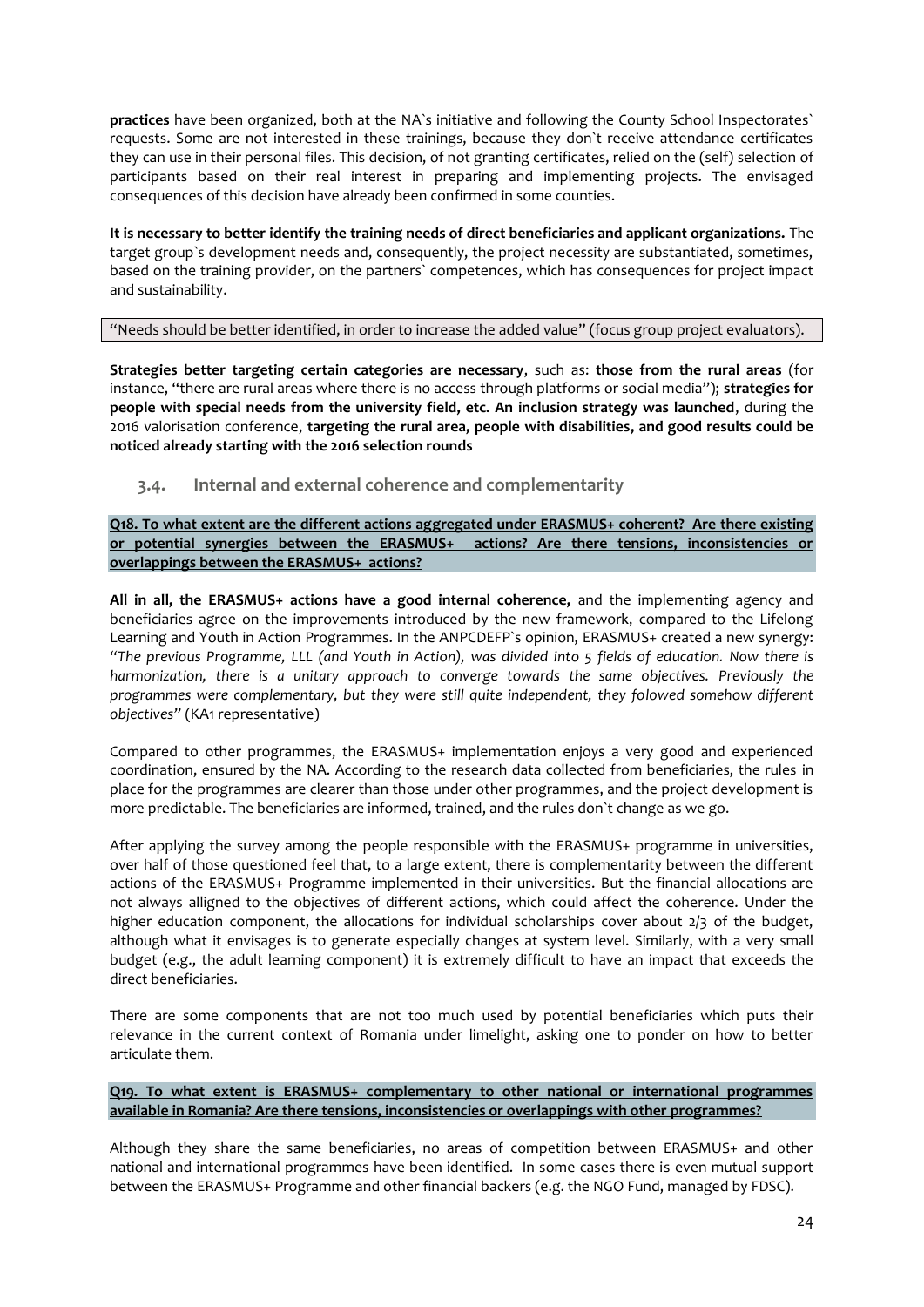ERASMUS+ holds good positions in respect to other funding sources, based on its efficiency and effectiveness, with clearer, more tangible and identifiable outcomes and a lower level of formalism and bureacratic burden than other projects (for instance ESF). The Agency responsible with the ERASMUS+ implementation is involved, at the management and action coordinators level, in defining the education public policies in Romania. Along the way, its representatives have been consulted when drafting strategies and pieces of legislation, which contributed to the coherence of public policies on education funding.

The focus groups organized with the people responsible for ERASMUS+ in universities revealed that they feel that the objectives of the ERASMUS+ Programme are complementary with those of other programmes from national or international funds (bilateral study agreements, SOPHRD, OPHC, EEA grants, etc.), but "*what we (the ERASMUS+ offices) are offering, in terms of opportunity, is something completely different. Basically, there is no competition for us on the market."*

There were fears about a possible repletion of the training market due to trainings with many beneficiaries from the education sector, funded under SOPHRD/OPHC, but this was not the case. The ERASMUS+ kept their relevance, and proof of this is the competition we see whenever there is a call for projects.

The Ministry of Education is promoting the ERASMUS+ Programme and acknowledges the results achieved hereunder through several own initiatives (e.g., "European School") or in partnership with national institutions ("Made for Europe) and European institutions ("Euroscola") The ANPCDEFP considers that the similar type of synergy is created by participating in events such as the "National Volunteers` Gala" or "Gala of the Public Participation Awards".

Our research activity shows that there is complementarity and interaction between the elements comprising the ERASMUS+ Programme and other national and international programmes, but ERASMUS+ has a clear identify among the funding available for education and training, not vying with any other initiative. This is mostly because of the way in which it integrates and capitalizes on the cross-border component.

<span id="page-24-0"></span>**3.5. European added value and sustainability**

**Q 20 A. The extent in which ERASMUS+ and other previous programmes generate effects that can be added to the results of similar actions initiated/implemented at national or regional level.**

For the formal education, both for the university and pre-university field, **the ERASMUS+ projects are more efficient and more effective than those from other funding sources** (e.g., SOPHRD, EEA)**.** It is deemed that they have clearer and more tangible results: "Maximum effects with minimum efforts, that is recognition, presence on the European market, possibility to sign collaborations after the teachers or students get to know each other, participation in research or other joint professional projects". (university teacher, ERASMUS mobility)

Moreover, the fact that there is ongoing support for beginners leads to constantly generating program entry experiences, which keeps the high participation rate.

In terms of the perception of those managing the programme and of the beneficiaries covered by our study, there is an unanimous agreement that the programme changes/ impact on the communities and institutions with responsibilities for education is, undoubtly, superior to those of other regional/national programmes focusing on internationalization, especially due to the **high volume of mobility flows**  generated by ERASMUS+ and its predecessor (LLP).

As for the implementation of the ERASMUS+ Programme in higher education, it has been noticed that **the effects of the abroad internationalization** (higher mobilities of students and teaching, administrative and research staff, cross-boarded projects, etc.) **are obvious compared to those of the at home internationalization** (adapting the curricula, developing the institutional transparency procedures and recognizing the studies/trainings done abroad, facilitating the integration of foreign students and teachers, etc.)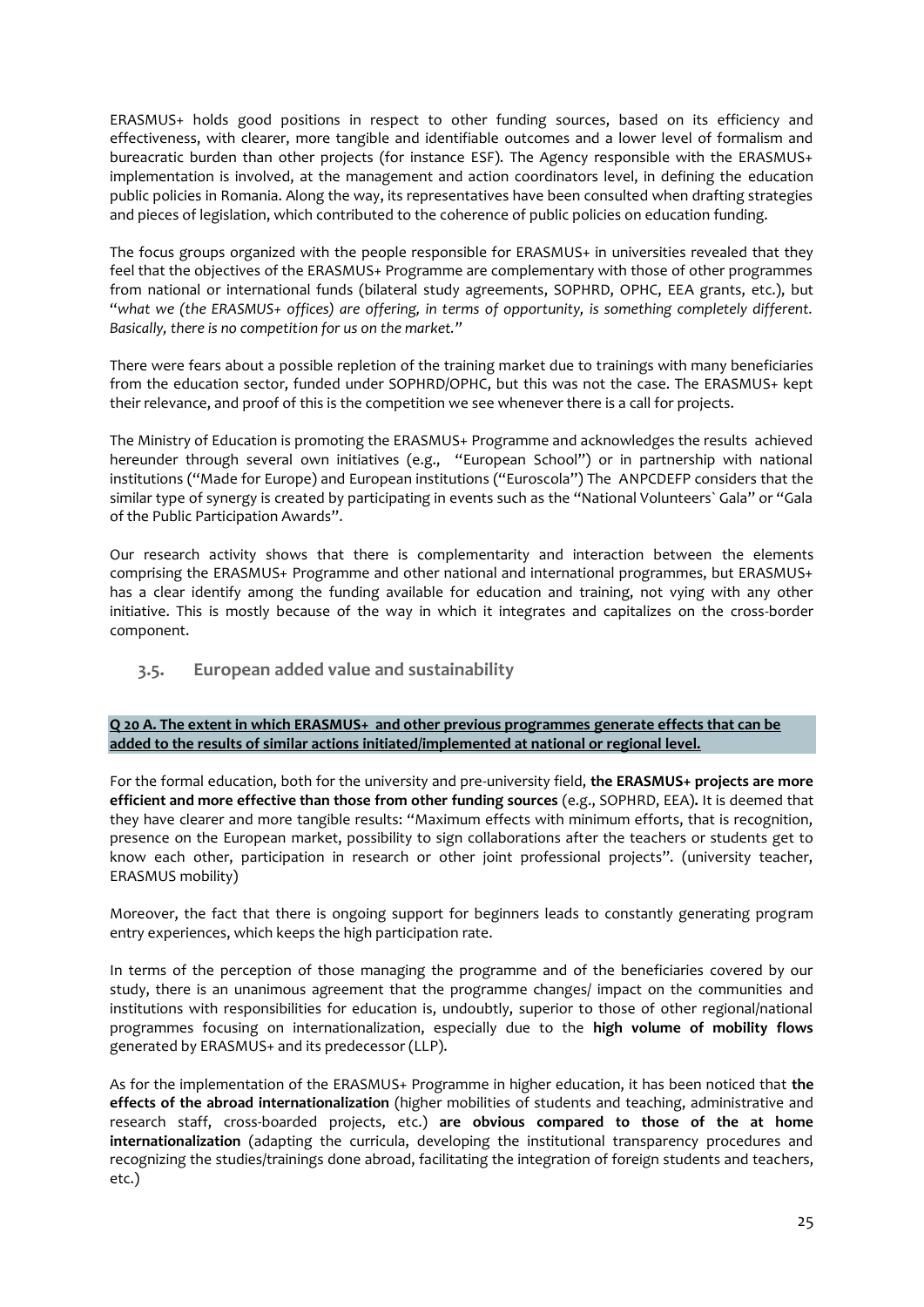**All study participants referred to the development of cross-cutting/soft skills**, especially language skills, an inter-cultural attitude (language and cultural contribution), of the European citizenship and inter-personal cooperation, **which increase employment chances.** 

"I also learned Spanish, apart from English and German, because all my colleagues were Spanish, they didn`t speak English, and I knew a little Spanish from back home, so I had to improve it. With three foreign languages in my Resume and an experience abroad I was able to find a job in a multinational company." (ERASMUS student)

"...SEV offers young people the unique opportunity of going to another country, where they can have professional orientation or reorientation." (Representative of a beneficiary organization)

On the other hand, the self-knowledge and personal development experienced in another culture changed mentalities, destinies, helped with the inter-personal knowledge and eliminated some stereotypes of false images about oneself: "The experience of making comparisons is enriching." (ERASMUS student)

The possibility of getting know know directly how other system work, some of them very good, changed the teacher- students relationship and generated new perspectives for the learning fields and practices in school.

"I applied for the ERASMUS + mobility after meeting an ERASMUS student that had come to our university; I wanted to see what I can do so that my students are as motivated and have the same skills as those I admired in this student." (university teacher)

"What I appreciated there a lot was that we had a lot of practical applications, that allowed me to learn and discover new things, to see that the field is not that boring as I was starting to believe. The experience gave me different perspectives." (ERASMUS + grant beneficiary)

**Regulatory stability - the programme works by clear rules and projects evolve in a more predictable way.** Most beneficiaries interviewed see the way in which they are trained and the fact that the rules don`t change along the way as some of the programme strengths, in the project evaluators` opinion, ERASMUS + is coherent, constnt and predictable:

"The procedures are simple, the acceptance mechanisms are easy, very transparent, they focus a lot on meritocracy. Even our selection was a clear, beautiful and transparent process, and I think that this should be continued."

" ERASMUS + contributes to educating people in project writing, management and implementation, which is something."

The fact that the inspectors for European programmes and projects from the territorial school inspectorates oversee from the beginning how the application is written and assist in the project implementation ensures the coherence of practices, as they can promote and implement wellsubstantiated local policy decisions.

**Components such as cooperation, learning by doing, leadership and the existence of a common space for project participants facilitate finding various ways of ensuring the sustainability of the interventions carried out under the projects:** consortia, networks, platforms, outputs, skills, etc. The representatives of the beneficiary organizations highlight some of these effects:

*"We have the experience of web platforms launched through implementation consortia 8 years ago, which are still working. It is not the case for the platform to die once the project ends."* 

*"...If we speak of sustainability, there is a big difference between KA1 and KA2. If under KA2 you generate some outputs that you hope would be sustainable, under KA1 it`s very difficult to ensure project sustainability. In my opinion, the sustainability of KA1 projects relates more to the individual learning side and less on outputs."*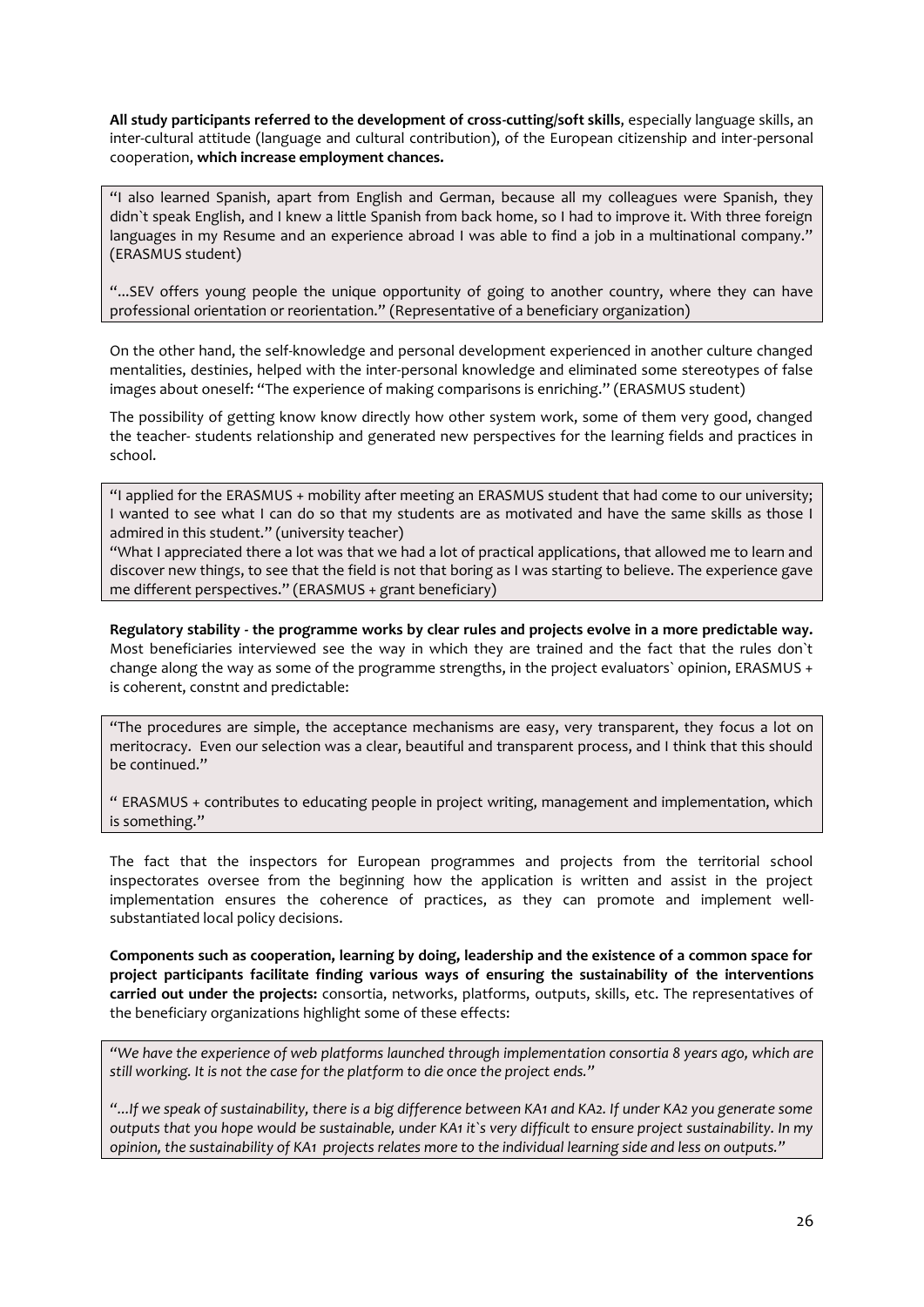*"We created a school-based curriculum where we apply what we learned during the trainings, and it was approved by the inspector. It was actually KA1 and we hadn`t planned on writing a guide, but we felt the need to do so, because they asked so many information that eventually we found it easier to just write it."* 

**All participants acknowledge the added value of the ERASMUS+ Programme, focusing on the flexibility of approaches, strengthening the organizational development and recognizing the non-formal learning experiences** In the school inspectors` opinion, "the added value of ERASMUS+ is the easier integration of students on the labour market and the compatibility ensured at the level of education/training systems." Projects based on European partnerships **can create more chances for equal participation to sudies abroad, including for students with disabilities,** and the experience is positive, because "it generates confidence, optimism and recognition of the personal worth" (representative of a beneficiary school organization).

"It really helped our deaf students who benefited from the training internships, in finding a job. Usually funding entities ask for experience and the organization CV, whereas in ERASMUS priority is given to new organizations." (Representative of a beneficiary organization).

In the school field, the increased visibility and institutional prestige in the community are grounds for development opportunities, for instance for vocational schools that are faced with association issues (vocational school principle). At the same time, valorisation conferences are a good setting to promote best practice examples, that contribute to **improving and enriching institutional practices.**

"Lower level of formalism and bureaucracy" (representative of university ERASMUS office) compared to that of other projects, represents a factor that determines, for instance, a change in the financial management practices from schools/universities and that is why this programme is better preferred than others. At the same time, the experience of writing and managing projects lead to and requires a better alocation of responsibilities among partners during all project stages, including for the reporting period.

Compared to other programme components, the existance of ERASMUS+ offices in universities is a clear effect of the programme, generated at institutional structural level, and a factor ensuring stability of changes/sustainability, through the **routine of the internationalization activities** such as mobilities. Most beneficiaries feel that the **implementation of the ERASMUS+ Programme is better coordinated by ANPCDEFP,** compared to the experience of interacting with other agencies or intermediary bodies.

**Despite the benefits perceived, the absence of statistical data to assess the impact of the ERASMUS+ programme on beneficiaries and the system represents a limitation when issuing conclusions on the added value and sustainability of this European intervention.** Most beneficiaries interviewed state that they are happy with the results of the projects implemented and are motivated to multiply this experience both personally and institutionally, in the future. Despite the obvious benefits, the authorities refrain/cannot yet provide data that supports the added value brought at European level. For instance, impact assessment is still to early for the KA1 responsibilities: *"...In the absence of an analysis, we only have impressions. We still another year to see what happens to those that applied in 2014."* 

*Q 20 B. Possibilities for adjustment of the ERASMUS programme + its successor, in order to boosts its European added value* 

**Evidence-based decisions and analysis of the needs.** According to those in charge of the programme, it is necessary to have a **set of studies and analyses** related to the effects of the implementation of European programmes in Romania, in order to be able to put the results of the ERASMUS + programme into context.

"Also, in the **follow up** "it would be worth seeing what happens. There are, for instance, very large programmes, financed as part of Lingua (Socrates 1 and 2 projects) that are still operational. I've learnt about them by accident, because they relate to multilingualism and European language label. Maybe there are others, I don't know." (member of the Communication Department of ANPCDEFP)

"We're missing a global image of what happened with these programmes, which would "then allow a reallocation per domains. The Agency should be multiplied in the 8 development regions or at county level, by 41. It is very good that there are good practices and that work has been carried out with the inspectors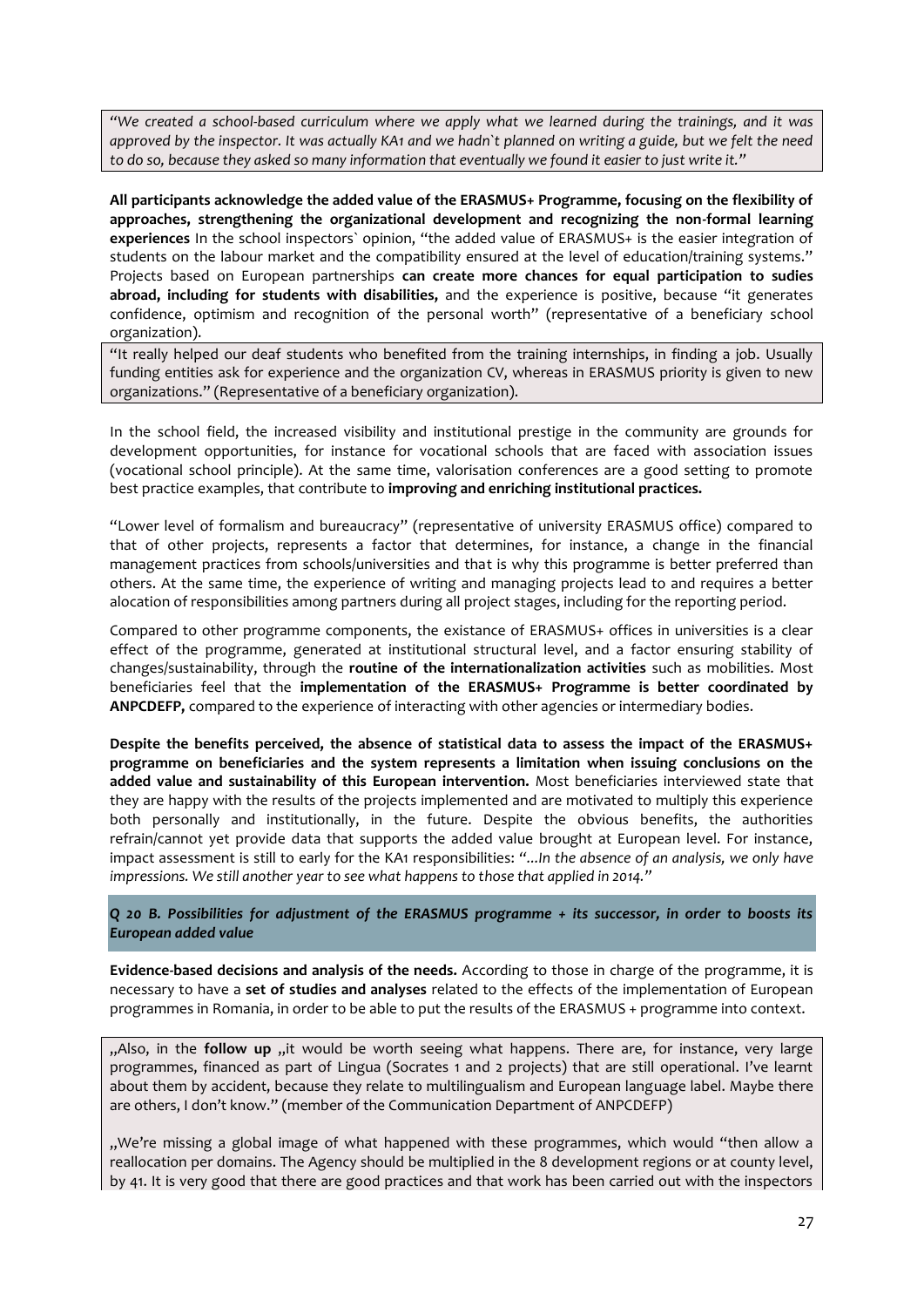within projects at the level of each county, but it is not enough, because training the beneficiaries is vital, and you can't train them all. In that case, **identifying more efficient ways to train the agents, who can contact or mobilise the beneficiaries** I believe could be a useful strategy. And this is the strength of the Agency, that it always managed to convey emulation, which is essential. But it should be taken further, at grass-root level - in the rural areas and in areas where access is very difficult but with a stake in education." (ERASMUS+ project evaluator)

**Supporting language education/ multilingualism.** Most beneficiaries identify language education both as a resource, therefore as limitation, and as a result of the participation to the ERASMUS+ programme. **Multilingualism should have its own action or there should be a clearer and more consistent delimitation of the actions dedicated to it.** According to the perception of the respondents, supporting multilingualism is more than learning a language, it's developing the intercultural skills, the tools to help interaction with other cultures, and developing tolerance. In this sense, the tool made available by the Commission for the academia and for VET is restrictive and limited, compared to the needs. "Language education has the great power to create a link between education and the labour market". (member of the Communication Department). It is one of those *soft skills* with great impact, but the data on this matter is insufficiently documented or exploited.

## **Taking the programme to disadvantaged areas**

"It needs to reach further, in the rural area and in social/ cultural areas where access is very difficult, but with a stake in education." This is one of the challenges mentioned both by the beneficiaries and the authorities.

"If we look at the number of projects submitted by the NGOs or the schools, there are few serving the interests of rural areas or submitted from the rural area. And this is a big problem because the gap between the urban and the rural is a national problem. This is a dimension that should be tackled - I don't know whether it should necessarily be done through setting priorities … but through a different type of encouragement of those in charge of the problems in the rural area." (ERASMUS+ programme evaluator)

With reference to school education, a solution – according to a KA1 officer, would be to take over the model from the VET programmes which included student mobility.

**Developing complementary mechanism, including financing mechanisms.** According to most beneficiaries, ERASMUS+ is a functional system model that should be promoted at governmental level and that should be supported through a fund meant to increase participation. The aim is increasing the flexibility of the relations between the components of the programme, to provide more unity.

"The mechanism is in place, there's a procedure, there's a scheme, there are examples, so a new programme does not need to be invented". (ERASMUS + office representative)

"A VET high school can send teachers for school education and vocational education. Also, students can be sent for vocational education. Unfortunately, we don't know whether these projects are complementary. In 2021, I'd like to see a programme aimed at the entire entity, which would cover all components." (KA1 officer, ANPCDEFP)

#### **Ensuring stability and coherence in the medium and long term**

"The message is – **leave the programme as it is, don't stop it, don't make it more complicated!** (…) There are intentions by the committee to correct certain areas, losses, lack of funding with certain specificities (distances that aren't too great not covered by these amounts) and introduces new regulations and new allocation systems almost annually, and although they might be specific, they are not backed up by clear methodology. This creates discomfort for larger areas, although it is intended to please the beneficiaries (…) The feeling is that each year brings some sort of novelty, with the intention of facilitating certain aspects, but it is not well thought out and therefore corrections are attempted along the way." (KA2 representative, ANPCDEFP)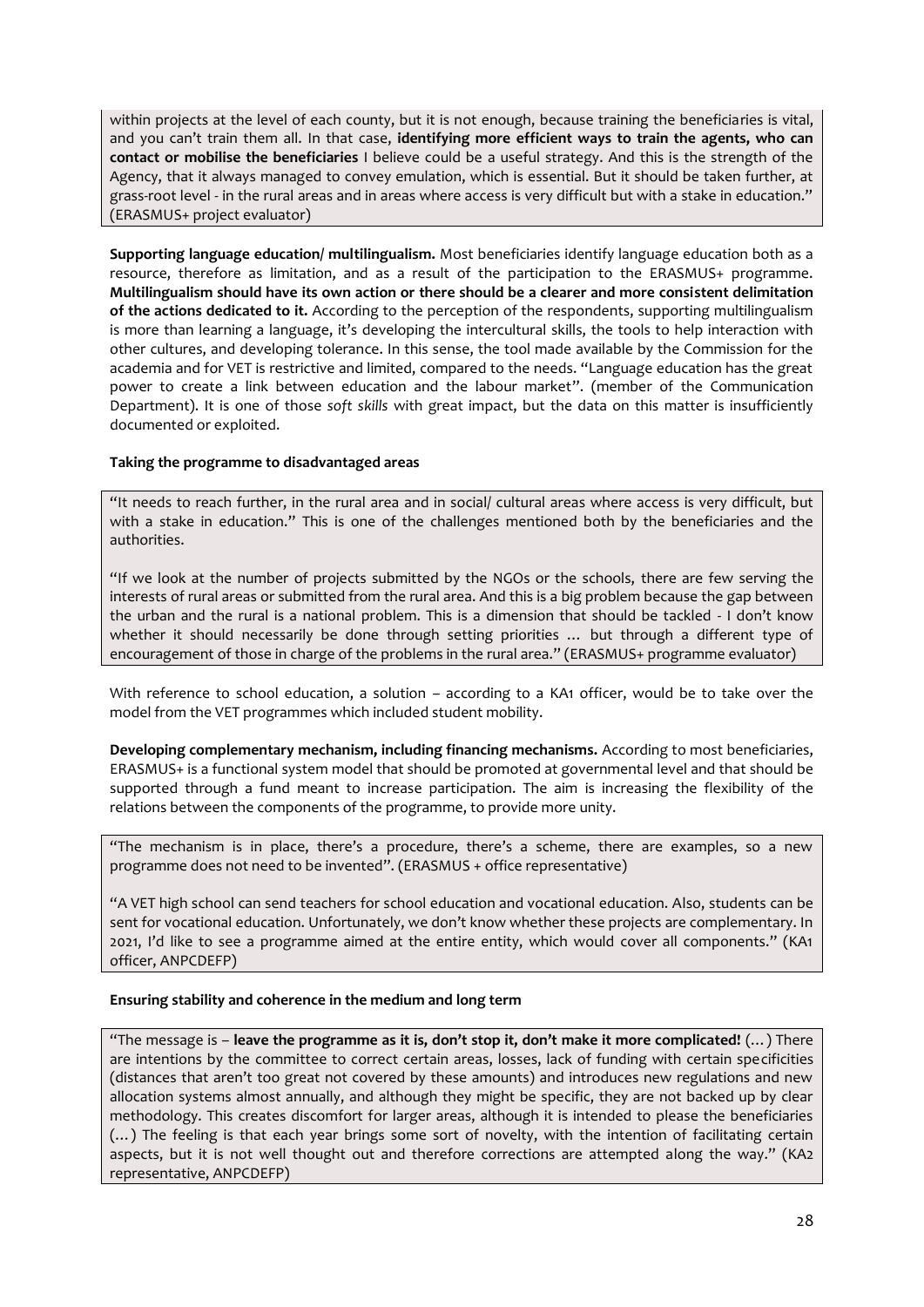ERASMUS+ Office Representatives in universities are making the following recommendations related to programme management: organising periodical trainings for new staff with ERASMUS + duties (the biannual seminars are insufficient), organising contact seminars with representatives of foreign companies to organise placements, flexibility of the Past-Performance criterion for universities to take into account the institution's request for mobility, clearer spending rules for the OM funds (Organisational Support for Mobility), a improvement, per categories, of the destination countries, after a more rigorous evaluation of the living cost (examples of groups of countries were mentioned in the same category – Germany and Bulgaria).

**Q21. The extent to which ERASMUS + is capable of efficient absorption of the budget increase provided for the following years (up to 2020) in your country. Possibility of using larger budgets more efficiently. Challenges in using more money.**

**Romania has a very high absorption capacity.** The needs of all domains are significant, they are not covered by the current funds, according to a representative of the Management Department. Programme predictability, in relation to other programmes (in the opinion of the county school inspectorate representatives - school education and the opinion of the representatives of the higher education establishments), and unit cost financing system is a strength. All programmes required more money, since the ration between the number of applications and projects financed results in a drastic selection (in the opinions of the representatives of the Communication Department – Eurydice; county school inspectorate staff; KA1 officer). "*Each programme has its needs, not necessarily other opportunities"*, according to representatives of the Communication Department – Eurydice. The budget adsorption rate is of 98.5%, and the budget increases every year, according to the representatives of the Communication Department. In the opinion of the E+ officers, there are no difficulties in fund adsorption in higher education. Larger financial allocations are required for projects involving student mobility, according to county school inspectorate inspectors. At European level, there are budget imbalances: "some countries have a larger budget that isn't used" (county school inspectorate inspectors). 59.1% of the respondents in institutions that had not received LLP/ETASMUS+ financing consider that important modification would be required to the programme to allow for the possibility of participation for more organisations/ schools.

"*These projects have proved their worth and they need to be multiplied". "There should be an equalisation of the amounts allotted to the participants in different projects meetings and those allotted to participants teaching-learning-training activities within the KA2 partnerships*".

**Possibility of using larger budgets in a more efficient manner** could be fostered by rebalancing the budget for strategic partnerships (management unit). "*ERASMUS+ programme have no funding alternatives,*", according to the representatives of the Communication Department - Eurydice. It would be necessary to create a national fund to finance mobility, like in other member states, according to the Evaluation Department representatives (*"There are member states with a mobility fund. The mechanism is in place, there's a procedure, there's a diagram, there are examples, so a new programme does not need to be invented").* 

## **The challenges in using (more) resources : the trends in the first 4 years of ERASMUS+ show a constant high level of interest for ERASMUS+ projects in all the fields and for all organizational categories; therefore, there are no challenges in using more resources.**

According to E+ Office Representatives in higher education, it would be useful to divide the destination countries in categories after a more realistic cost evaluation *"depending on the purchasing power and the salary range in each country"* (for example "Germany and Bulgaria are in the same category"); increasing the subsistence allowance in Nordic countries; taking into account mobility requests from universities and not "past performance in allocating the number of approved or financed mobilities. This past performance should be re-evaluated in allocating the number of mobilities. It could be a correction coefficient, with a lesser contribution. There are universities for which this is an obstacle."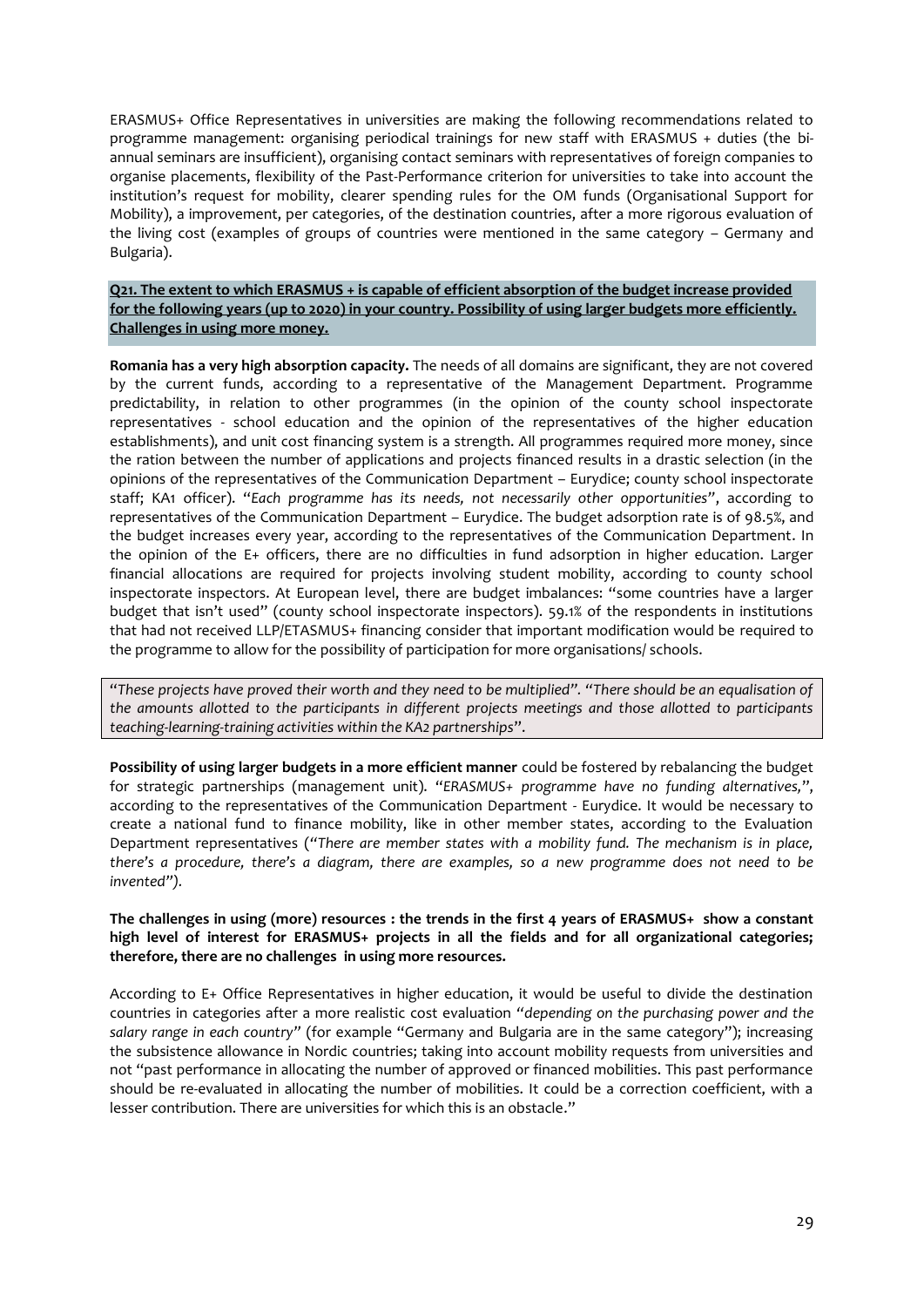## <span id="page-29-0"></span>**4. Conclusions and recommendations**

## **Conclusions**

#### **EFFECTIVNESS**

- 1. **The success of the previous programmes: Life-Long Learning and Youh in Action programmes, had a significant positive contribution to the reputation of the ERASMUS+ programme.** The transition from one programme to the other was well organised and prepared, although in the first year of ERASMUS+ many applications continued the logics of the previous components. The research shows that after a short natural inertia, there was a gradual improvement.
- 2. **The National Agency managed the transition period successfully,** operating adequate modifications to the staff structure and to the internal organisation of the institution. The change process was treated as an institutional learning experience which lead to increasing the efficiency of their activity. The development of support networks for territorial institutions was an advantage for more efficient programme management.
- 3. **The simplification of the financial management, as well as the trust and visibility created at the on-set of the ERASMUS were certainly positive elements of the transition, but also generated a certain confusion and need for adaptation from the beneficiaries**. Research data indicates that an adjustment period was necessary for the beneficiaries, to get them accustomed to the new approaches, particularly in the case of public education establishments.
- *4.* **The instruments, the successful practices experimented within the projects, could be capitalised on through national strategies, policy documents or methodologies.** Many of the implemented projects are aimed at developing competencies and innovation in certain domains, but they cannot contribute directly and immediately to the development of official documents, capitalised on at national level (as policies, strategies etc.). What is obvious, nevertheless, is the worth of all instruments and practices used, as they highlight that it is useful to have forum in charge of gathering success elements and using them into policies and national strategies.
- 5. **The success and experience of certain projects in the LLP and YiA programmes appear to be, in many cases, favouring factors for successful projects under the ERASMUS+ programme.** With regard to KA1, for example, the data shows that there is an important percentage of the applications submitted by schools that had already received funding, with experience and skills in drafting coherent projects, with chances of success. By contrast, schools in the most disadvantaged areas, either do not apply or do not get financing. The main reasons for which they do not apply are: lack of project drafting skills, lack of foreign language communication skills, fear of project management, high staff fluctuation, excessive workload for teachers and principals etc. It is likely for things to improve throughout the implementation of the Inclusion strategy launched by the Agency in 2016.
- 6. **The implementation of the ERASMUS+ programmes and of the previous programmes has stimulated the organisational development of NGOs with various areas of expertise.** The implementation of the ERASMUS programme provided the NGOs with the possibility of operating and providing actions for target groups, and with the possibility of developing the organisation and national and international networks. The ERASMUS programme has been contributing and continues to contribute to improving project drafting and management skills.
- **7. The projects proposed for financing still have shortcomings in terms of describing the expected impact.** According to the information provided by the project evaluators, the applications continue to be fragmented and deficient in the impact section, due to the lack of concrete indicators and the lack of specific descriptions related to the effects on the direct and indirect beneficiaries of the projects. That is why, support for applicants is required for the purpose of achieving better expression of the expected impact, in terms of indicators, but also their correlation with the expected impact of the Programme.
- 8. **The information infrastructure behind the implementation of the ERASMUS+ programme had numerous weaknesses in use, which is common knowledge for all National Agencies**. Users were under the impression that often attempts to fix some problems would lead to creating other problems. They hope that the future programme will enjoy a more stable electronic infrastructure.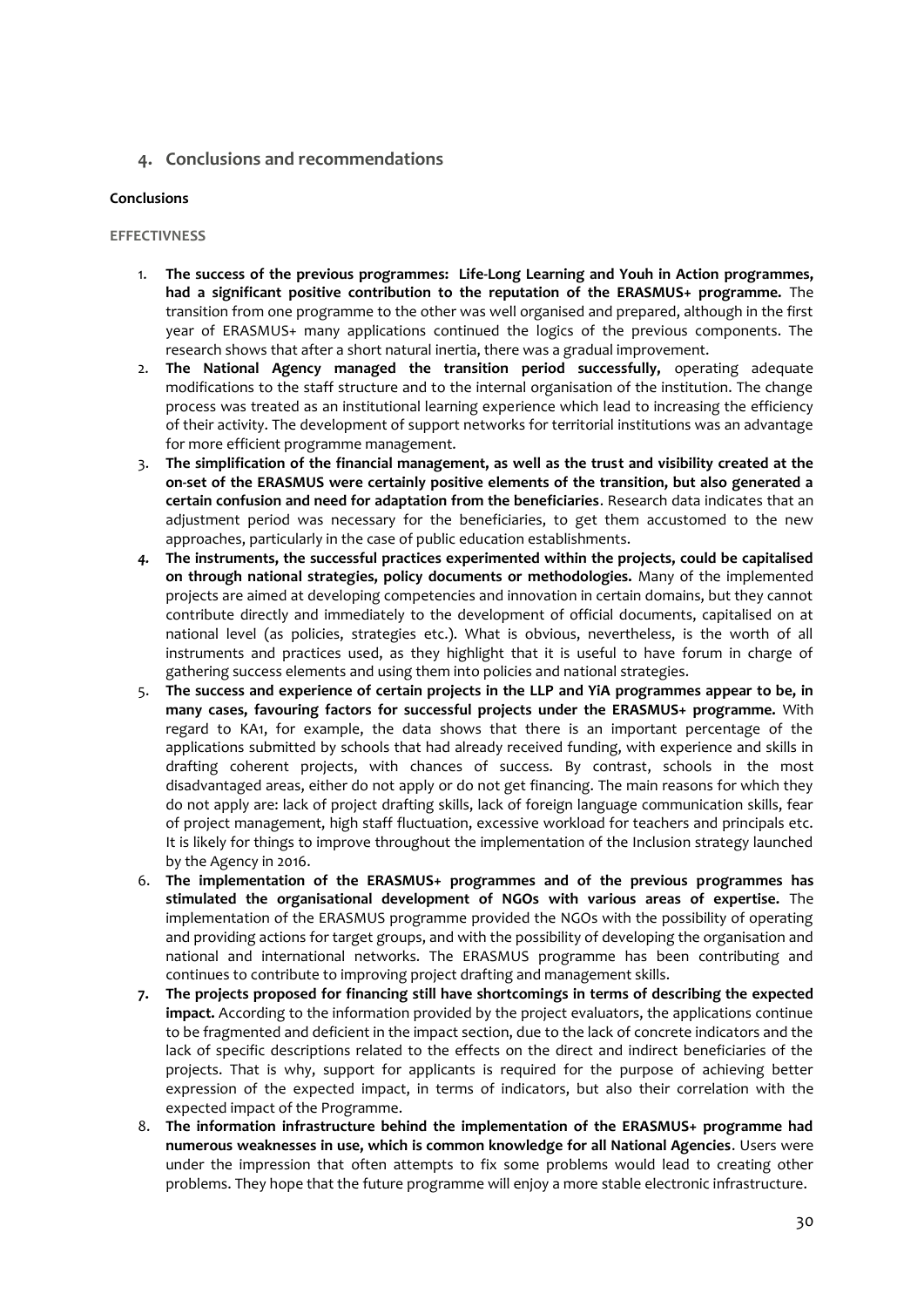#### **EFFICIENCY**

- 1. **In terms of efficiency, the results arrived at justify or even exceed budget allocations, considered, in many cases, insufficient. Overall, financial allocations are insufficient, and allocations between domains and key actions could be reviewed.** For example, from the perspective of the respondents there is un unbalance between global financial allocations in the ERASMUS+ Programme, which currently has several mobility funds. The research data highlighted, nonetheless, the need to find a balance through more important allocations for strategic partnerships, which are able to create an impact at the level of education systems, training or youth – with proper financing. According to the data provided by the National Agency, the increase announced in 2014 of the budget for ERASMUS+ becomes visible only in 2017 and will continue until 2020.
- **2. The good operation of the Programme stemmed from its internal, correlated with the steps taken by the beneficiaries.** Within the programme, financial support is seen from the outside as being predictable. The direct relationship between the terms of the contract (well understood and undertaken by the parties) and financial support is considered predictable.
- 3. **The research data indicates the need to invest in directions such as structured dialogue for the youth** or **adult education**, which currently have insufficient budgets, by comparison to the requests/ needs of the beneficiaries.

#### **RELEVANCE**

- **1. At the level of the Programme and of the National Agency, there is constant concern for encouraging the participation through applications from all areas and all (potential) beneficiaries that are less well represented.** This was a permanent concern for the Agency. Encouraging areas or groups that are less well represented in terms of applications through training sessions, through constructive feedback after evaluation, were support elements for the development of project drafting and management skills within the organisations. These steps lead to building "traditional partnerships" - consortiums which attracted new beneficiaries without experience in implementing European projects, from disadvantaged areas, whose actions were aimed directly at the population in the respective areas.
- 2. **Nevertheless, there are some categories of beneficiaries or mobility types that are poorly represented:** early education, job shadowing, decreased demand for volunteer conducting mobility in Romania. It is necessary to have strategies that are better directed at certain categories of audience: from the rural area; strategies for people with special needs in the university area (for which an inclusion strategy has already been launched).
- **3. It is necessary to have a better identification of the training needs for the direct beneficiaries and the applicant organisations.** The impact of the projects proposed for financing are still deficient in identifying the needs of the beneficiaries and in formulating the expected impact. That is why, in 2016 the design for project drafting (delivered by the trainers in the network coordinated by the Agency) was modified to place more accent on the sessions for the identification of organisational needs.
- 4. **Projects in the field of school education are perceived as being very relevant in relation to the needs of the schools, teachers and pupils, even if respondents admit there are project where the declared needs as more "supply driven".** Schools need such projects and are very interested in developing their project management skills in order to enjoy the opportunities of the ERASMUS+ programme (there are many training requests concerning project drafting from schools). The applications forms are complex and discourage those less experienced in drafting projects.
- 5. **There are certain areas which overlap**. For example, **Europass and the Youthpass** tool share some overlapping, and there does not appear to be an intention of unification; it entails confusion for the **European audience.**

## **INTERNAL AND EXTERNAL COHERENCE AND COMPLEMENTARITY**

1. **From all perspectives, projects under ERASMUS+ are more effective and efficient than other projects from other financing sources:** their results are clearer results, tangible, they allow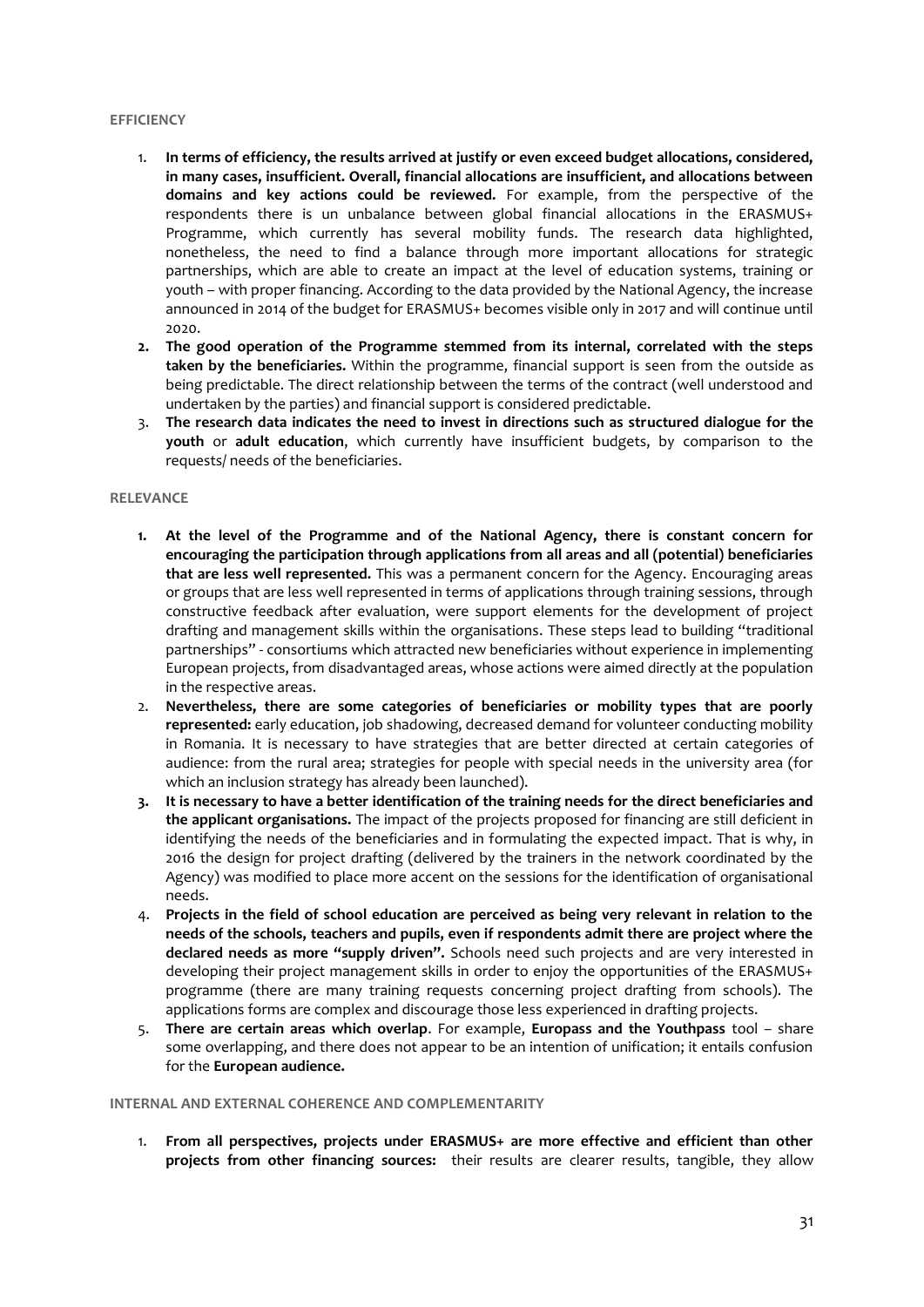delimitation, they have a reduced level of formalism and bureaucracy as compared to other projects e delimited (such as FSE).

- 2. **By comparison to other projects, the implementation of ERASMUS+ enjoys very good and experienced coordination from the National Agency.** According to the research data collected from the beneficiaries, the standards guiding the programme are much clearer than in other programmes, and project evolution is more predictable. Beneficiaries are informed, trained and the rules, don't change along the way. The ERASMUS+ programme has a clear identity between the financing available for education and training, with no competing initiative. This is mainly due to the transnational component which it capitalizes on.
- 3. **In terms of implementation, it is considered that organising several rounds of applications every year, for education and training, like under LLP, was a better option**. A single round of applications per year means a longer waiting time for those who did not received financing and who want to re-submit the projects or for those who did not submit application but would be interested in such projects. It should be noted that for the Youth Sector there are 3 rounds per year, but the Agency is of the opinion that two rounds would be sufficient. The first two are much too close and do not allow for enough time to improve applications.

## **EUROPEAN ADDED VALUE AND SUSTAINABILITY**

#### **RECOMMENDATIONS**

- 1. Continuing and extending the programme with additional financial allocations for K2 (strategic partnerships, for all sectors) and for projects involving mobility of students and adults in the *learners* category – these projects have proven their worth and it is necessary to multiply them.
- 2. Strengthening the support systems for school and managerial teams in disadvantaged areas or institutions and organisations working with children at risk of social and school exclusion.
- 3. Diversifying assistance provided to education establishments or other organisations having failed repeatedly in the application selection process, which did not receive financing for any project. Organising several contact, information and training seminars in the areas where schools accessed few projects.
- 4. Identifying, by the Ministry of National Education, of mechanism for promotion and valorisation of good practices resulted following the implementation of ERASMUS+ projects, in order to allow scaling within strategic projects at national level.
- 5. Balancing allocated amounts per categories of actions, in line with the needs identified.
- 6. Planning two rounds of applications per year, to increase success chances for some categories of beneficiaries having failed repeatedly.
- 7. Training activities for the technical, administrative and accounting personnel, involved in project implementation. A proposal from the beneficiaries would be issuing – by the Ministry of Public Finance – of financial-administrative norms for schools to observe, training of accountants by the National Agency upon contract conclusion;
- 8. Study visits for individuals with guidance and control positions, special programmes for principals/ eligibility of the county school inspectorate for mobility;
- 9. Simplifying application forms. ERASMUS+ forms appear simpler, but are sophisticated and involve nuances that are difficult to manage, they demotivate and cause abandonment of intentions to draft a projects, at least for projects requesting little financing and aimed only at cooperation for good practice exchange;
- 10. Simplifying and improving the online reporting system.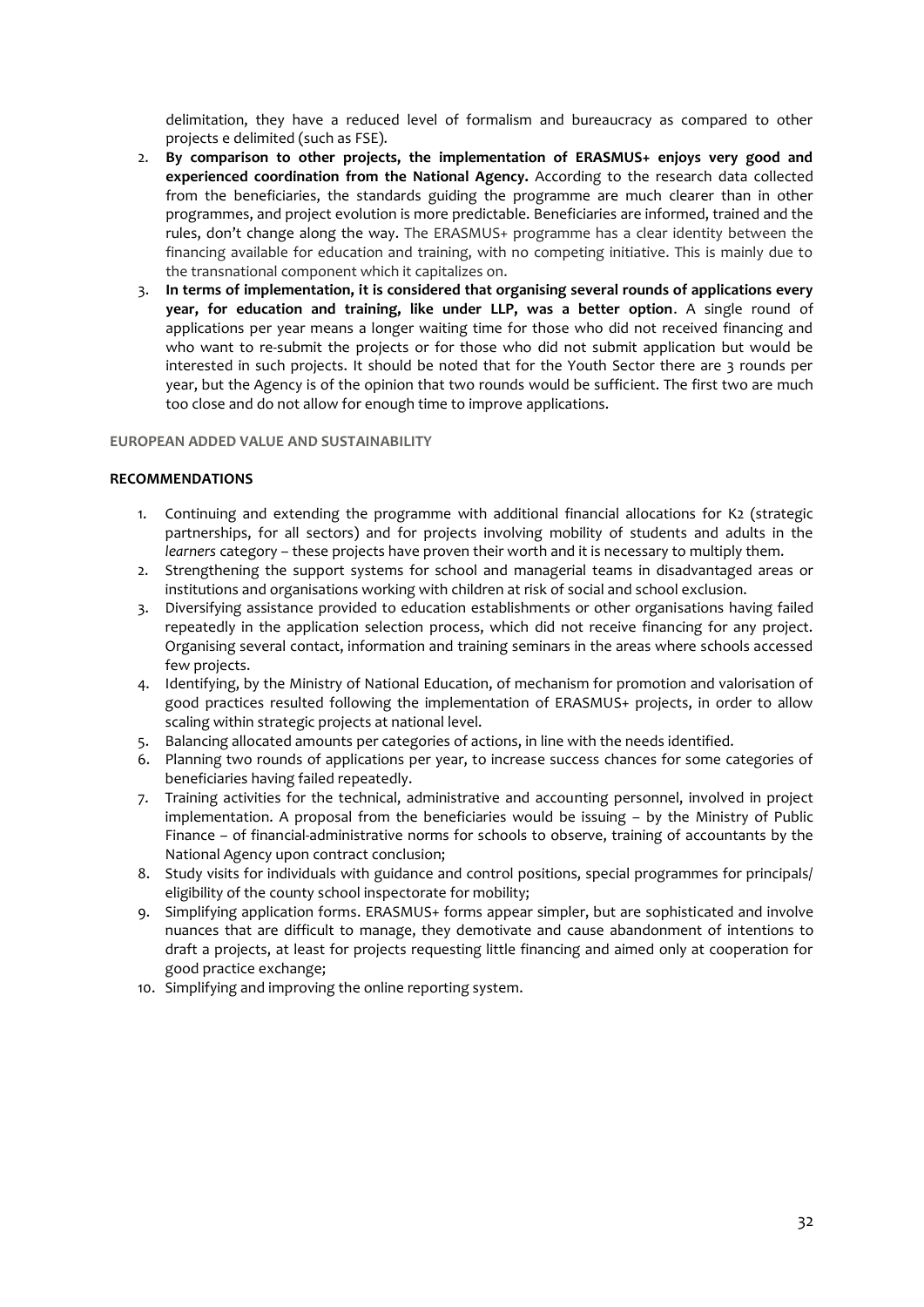## <span id="page-32-0"></span>**5. Annexes**

## **Table 1 List of research tools and number of people investigated**

| <b>Research methods</b>                                       | No of tools applied | No of participants |
|---------------------------------------------------------------|---------------------|--------------------|
| Individual interview                                          | $\mathbf{1}$        | $\overline{2}$     |
| ANPCDEFP management (general director, deputy director)       |                     |                    |
| Individual interview                                          | $\mathbf{1}$        | $\mathbf{1}$       |
| Programme and project inspector, MNE                          |                     |                    |
| Group interview                                               | $\mathbf{1}$        | $\overline{2}$     |
| NA action teams (Comunication, Eurydice)                      |                     |                    |
| Group interview                                               | $\mathbf{1}$        | $\overline{2}$     |
| NA action teams (KA2)                                         |                     |                    |
| Group interview                                               | $\mathbf{1}$        | 6                  |
| NA action teams (KA1)                                         |                     |                    |
| Focus group                                                   | $\mathbf{1}$        | 25                 |
| Programme and project inspectors, County School Inspectorate  |                     |                    |
| Questionnaire                                                 | $\mathbf{1}$        | 42                 |
| Programme and project inspectors, County School Inspectorate  |                     |                    |
| Focus group with students, beneficiaries of ERASMUS+          | $\overline{2}$      | 24                 |
| Focus group<br>Representatives of ERASMUS+ university offices | $\overline{2}$      | 20                 |
| Focus group (world cafe method)                               | $\mathbf{1}$        | 60                 |
| Representatives of ERASMUS+ university offices                |                     |                    |
|                                                               |                     |                    |
| Questionnaire                                                 | $\mathbf{1}$        | 60                 |
| Representatives of ERASMUS+ university offices                |                     |                    |
| Focus group<br>ERASMUS+ trainers                              | $\mathbf{1}$        | 8                  |
| Focus group                                                   | $\mathbf{1}$        | 8                  |
| ERASMUS+ evaluators                                           |                     |                    |
| Focus group                                                   | $\mathbf{1}$        | 8                  |
| <b>NGOs</b>                                                   |                     |                    |
| Focus group                                                   | $\mathbf{1}$        | 25                 |
| Beneficiary organizations (best practices)                    |                     |                    |
| Focus group                                                   | $\mathbf{1}$        | 8                  |
| Decision-makers, ECVET experts                                |                     |                    |
| Questionnaire                                                 | $\mathbf{1}$        | 15                 |
| Special schools that did not have projects                    |                     |                    |
| Case studies                                                  | $\mathbf{1}$        | 14                 |
| Organizations that benefited from ERASMUS+ projects           |                     |                    |

## **Table 2 List of NA reports analyzed as part of the evaluation**

| Report on the questionnaire-based survey on the impact of the participation of                                  |
|-----------------------------------------------------------------------------------------------------------------|
| teachers in training/learning mobilities funded under the "Lifelong learning" Programme, 2007-2013 <sup>4</sup> |
| Report on the questionnaire-based survey on the impact of the participation of IVET students in                 |
| vocational training mobilities funded under the Lifelong Learning Programme - Leonardo da Vinci                 |
| sectoral programme, on their labour market integration (2015) <sup>5</sup>                                      |
| Report on the results of the analysis of the answers to the questionnaire-based survey on the                   |
| satisfaction of project candidates and beneficiaries under the ERASMUS+ programme, for 2015.                    |
|                                                                                                                 |

<sup>–&</sup>lt;br><sup>4</sup> http://www.anpcdefp.ro/userfiles/Raport\_studiu\_profesori16.pdf<br><sup>5</sup> http://www.anpcdefp.ro/userfiles/Raport\_studiu\_IVT.pdf<br><sup>6</sup> <u>[http://www.anpcdefp.ro/userfiles/Satisfactie\\_externa\\_2015\\_public.pdf](http://www.anpcdefp.ro/userfiles/Satisfactie_externa_2015_public.pdf)</u>